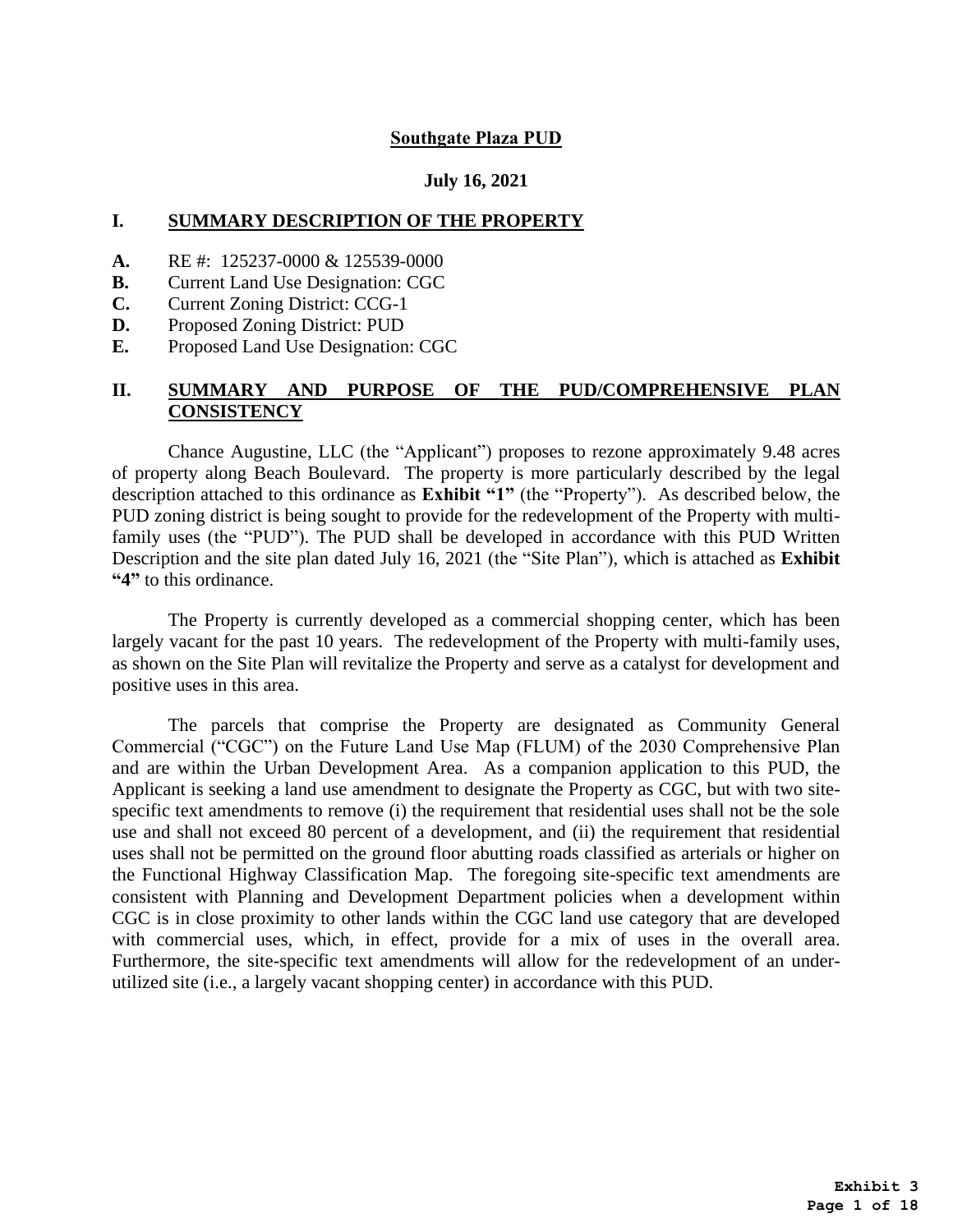## **III. SITE SPECIFICS**

|       | Land Use Category | <b>Zoning</b> | Use                          |
|-------|-------------------|---------------|------------------------------|
| South | <b>MDR</b>        | RMD-D         | Townhomes, Apartments        |
| East  | CGC               | $CCG-2$       | Gas Station, Commercial      |
| North | CGC, MDR          | CCG-2, RMD-D  | Apartments, Data Center      |
| West  | CGC. MDR          | CCG-1, RMD-D  | Retail/Commercial, Townhomes |

Surrounding land use designations, zoning districts, and existing uses are as follows:

# **IV. PERMITTED USES**

#### **A. Maximum Densities/Intensities**

Consistent with the Operative Provisions of the Future Land Use Element of the 2030 Comprehensive Plan governing the CGC Urban Area land use designation, maximum density on the Property shall be 40 units per acre.

#### **B. PUD Conceptual Site Plan and Parcels**

The Site Plan shows the proposed PUD layout, including the access points, schematic internal roadway layout, and other features of the proposed development. The configuration of the development as depicted in the Site Plan is conceptual and revisions to the Site Plan, including the internal circulation, may be required as the proposed development proceeds through final engineering and site plan review, subject to the review and approval of the Planning and Development Department.

The residential uses within the PUD may be integrated horizontally or vertically (e.g., a "Townhome" with an apartment as a third story).

#### **C. Permitted Uses**

- 1. *Permitted uses and structures.*
	- a. Apartments (rental or condominium ownership).

b. Townhomes/carriage homes (fee simple, condominium ownership, or rental), subject to the provisions of Part 4 of the Zoning Code.

c. Leasing/sales/management offices, models, and similar uses.

d. Amenity/recreation centers, which may include a pool, cabana/clubhouse, meeting rooms, health/exercise facility, sauna, and similar uses.

e. Parks, open space, playgrounds, playfields, fire pit/gathering areas, observation and shade pavilions, dog parks, park structures, site furnishings, landscaping, vegetative screens or buffers, fencing, walkways, greenways, nature walks, trails, exercise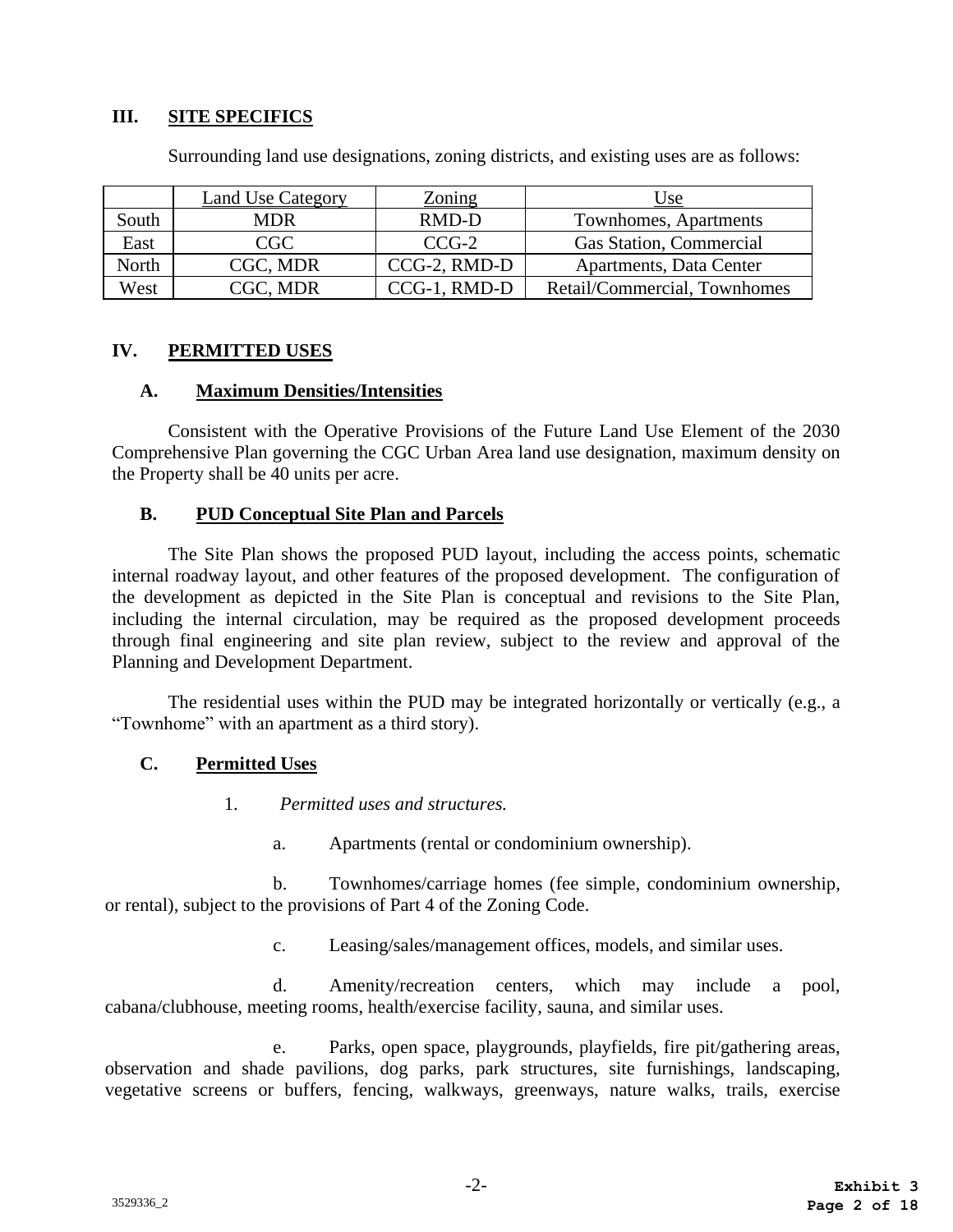courses, boardwalks, footbridges, gardens, noncommercial greenhouses and plant nurseries, tool houses, garden sheds, garden work centers, ponds, observation platforms, benches, picnic areas, shelters and informational kiosks, signage, habitat enhancement devices such as birdhouses, duck houses, and bat houses, and other similar uses and structures designed for and used for recreational/open spaces.

f. Mail center.

Code.

h. Carwash (self) area for residents.

i. Structured parking including, but not limited to, parking garages, underbuilding parking, covered parking spaces and parking lots.

j. Maintenance offices/areas, maintenance equipment storage buildings/ areas, security offices, and similar uses.

k. Stormwater, management and flood control improvements, as permitted by the applicable regulatory agencies.

Code.

l. Rooftop antennas subject to the provisions of Part 15 of the Zoning

g. Live-Work uses, subject to the provisions of Part 4 of the Zoning

m. Essential services, including water, sewer, gas, telephone, radio, cable, television, and electric, meeting the performance standards and development criteria set forth in Part 4 of the Zoning Code.

2. *Minimum lot width, Maximum density, Maximum lot coverage by all buildings, Minimum yard requirements, and Maximum height of structures for each Apartment use*.

- a. *Minimum lot width*—None.
- b. *Maximum gross density* Forty (40) units per acre.
- c. *Maximum lot coverage by all buildings* None
- d. *Minimum yard requirements.* The minimum yard requirements for

all structures are:

- (i) Front—None.
- (ii) Side— None.
- (iii) Rear— None.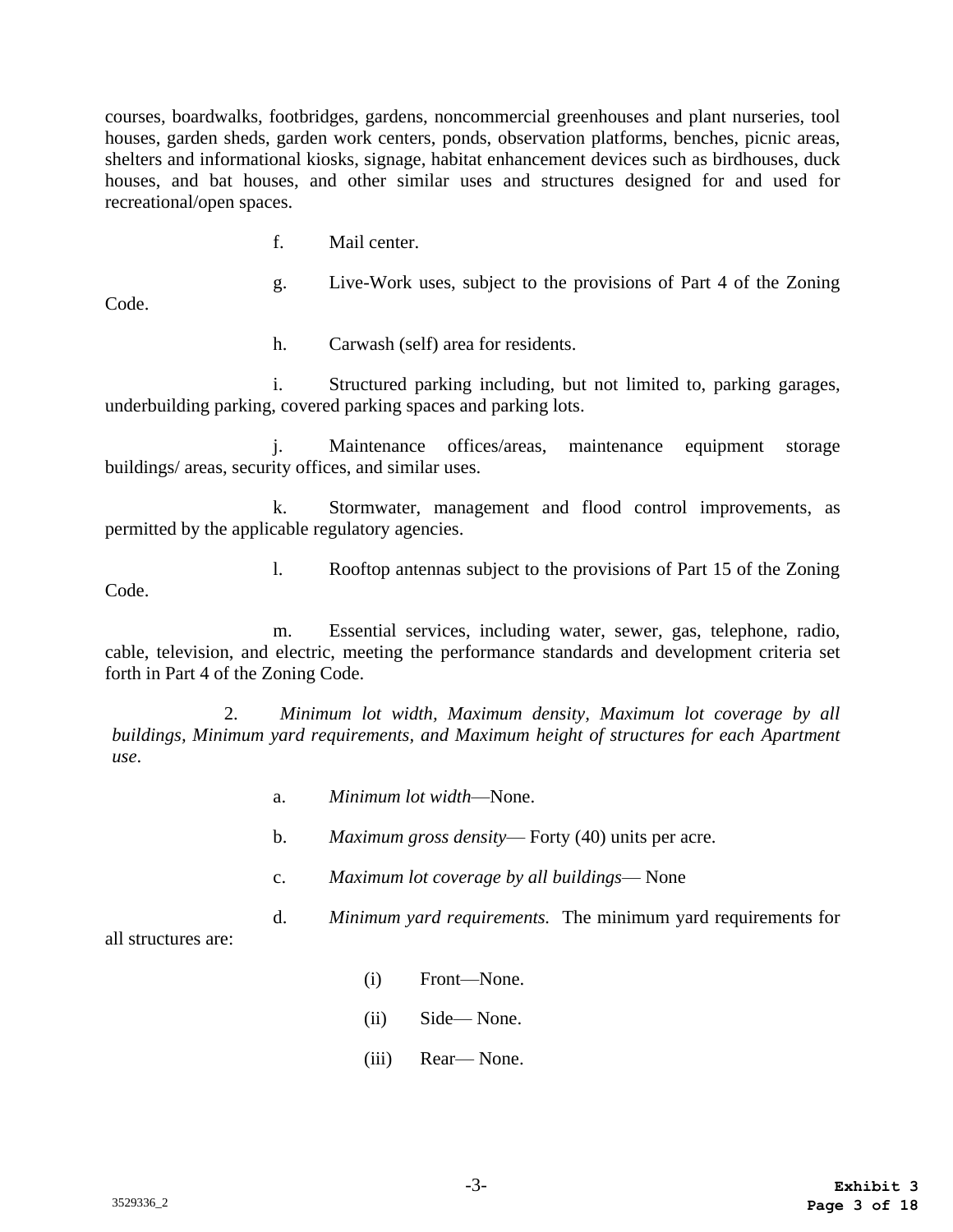e. *Minimum Setback of Principal Structures from Boundary of the Property*. Twenty (20) feet.

f. *Maximum height of structure*. Sixty (60) feet, provided, however, height may be unlimited where all required setbacks are increased by one (1) foot for each three (3) feet of building height or fraction thereof in excess of sixty (60) feet.

# **D. Accessory Uses and Structures**

Accessory uses and structures are permitted if those uses and structures are of the nature customarily incidental and clearly subordinate to a permitted principal use or structure and these uses and structures are located on the same lot as a principal use within the development. Whether attached or detached to a building or structure containing the principal use, the accessory structure shall be considered as a part of the principal structure. Accessory uses shall be subject to the following:

- 1. An establishment for the retail sales of convenience goods, laundromats, vending machine facilities, personal and professional service establishments, day care centers and similar uses are permitted; provided, however, that these establishments shall be designed and scaled to meet only the requirements of the occupants of the PUD and their guests with no signs or other external evidence of the existence of these establishments visible from off-site.
- 2. Accessory uses and structures are allowed as permitted in Section 656.403 of the Zoning Code; provided, however, that the yard and setback restrictions of Section 656.403(a) do not apply to such uses and structures. In addition, accessory uses and structures may be located within any required uncomplimentary buffer.

# **E. Height Limitations**

Decorative rooftop structures are not included in the maximum height, including: screening, mechanical equipment, roof access, mansard roofs, spires, cupolas, parapets, antennas, chimneys and other appurtenances not intended for human occupancy.

# **V. OVERALL DEVELOPMENT STANDARDS AND CRITERIA**

# **A. Access**

As shown on the Site Plan, access to the Property may be available via access points located along Beach Boulevard, Schumacher Avenue and/or Atherton Street. Interior access drives will be privately owned and maintained by the owner, an owners' association and/or a management company and may be gated. The location and design of all access points and interior access drives is conceptual, and the final location and design of all access points and interior access drives is subject to the review and approval of the City Traffic Engineer and the City Planning and Development Department.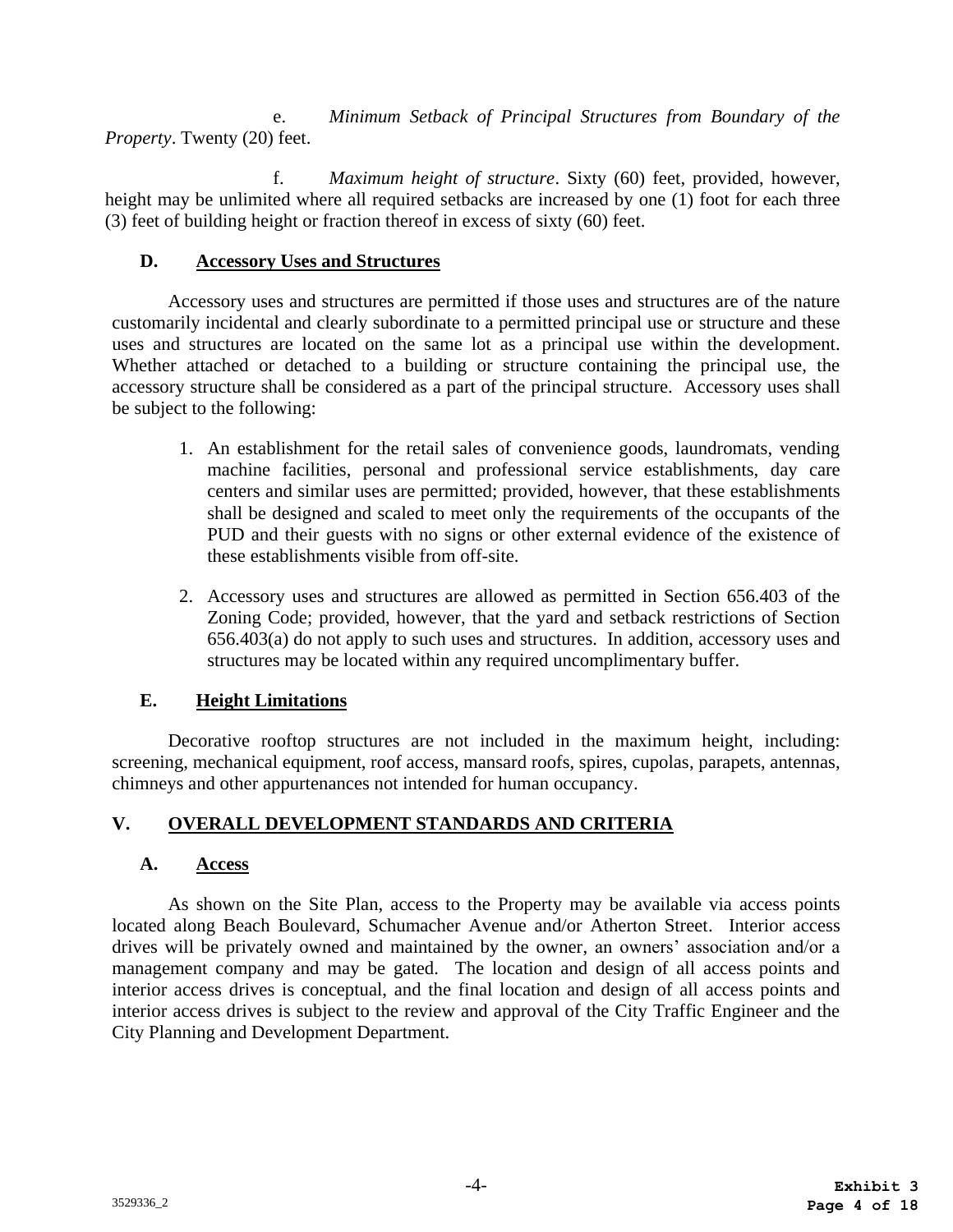# **B. Sidewalks, Trails, and Bikeways**

Sidewalks shall be provided as required in the 2030 Comprehensive Plan.

#### **C. Recreation/Open Space**

Active recreation/amenities (including active recreational facilities such as playgrounds with play equipment, amenity/recreation center, pool, cabana/clubhouse, health/exercise facility, pedestrian walkways, and similar uses) shall be provided at a ratio of a minimum of 150 square feet of recreational land per residential unit cumulatively throughout the PUD.

#### **D. Landscaping/Landscaped Buffers**

Landscaping and tree protection shall be provided in accordance with Ordinance Code, Chapter 656, Part 12, except as provided for in Section IV.D.2 above. Landscape standards shall be applied within the PUD without regard to property ownership boundaries which may exist among individual uses.

# **E. Signage**

The purpose of these sign standards is to establish a signage program that provides for the identification of the project, uses, users, and tenants and for directional communication. A system of identification, directional, and vehicular control signage will be provided for all common areas and road right-of-way. The PUD identity, multiple uses, owners, and/or tenants may be identified on signs within the PUD without regard to property ownership boundaries that may exist among the individual uses, owners, and/or tenants and without regard to lot location or frontage. All project identity and directional signs shall be architecturally compatible with the project or buildings represented. Signs may be internally or externally illuminated. In addition to the uses, owners, and or tenants, the signs may include the overall PUD identity. Monument signs shall meet the setbacks required by Section 656.1303.i.2 of the Zoning Code.

#### 1. Project Identity Monument Signs on Beach Boulevard.

A maximum of one (1) project identity monument sign will be permitted along Beach Boulevard for the project. This sign may be two sided and internally or externally illuminated. This monument sign will not exceed fifteen (15) feet in height and fifty hundred (50) square feet (each side) in area.

# 2. Project Identity Monument Signs on Schumacher Avenue and Atherton Street.

A maximum of two (2) project identity monument signs, cumulatively, will be permitted along Schumacher Avenue and Atherton Street. These signs may be two sided and internally or externally illuminated. These monument signs will not exceed twelve (12) feet in height and twenty-four (24) square feet (each side) in area.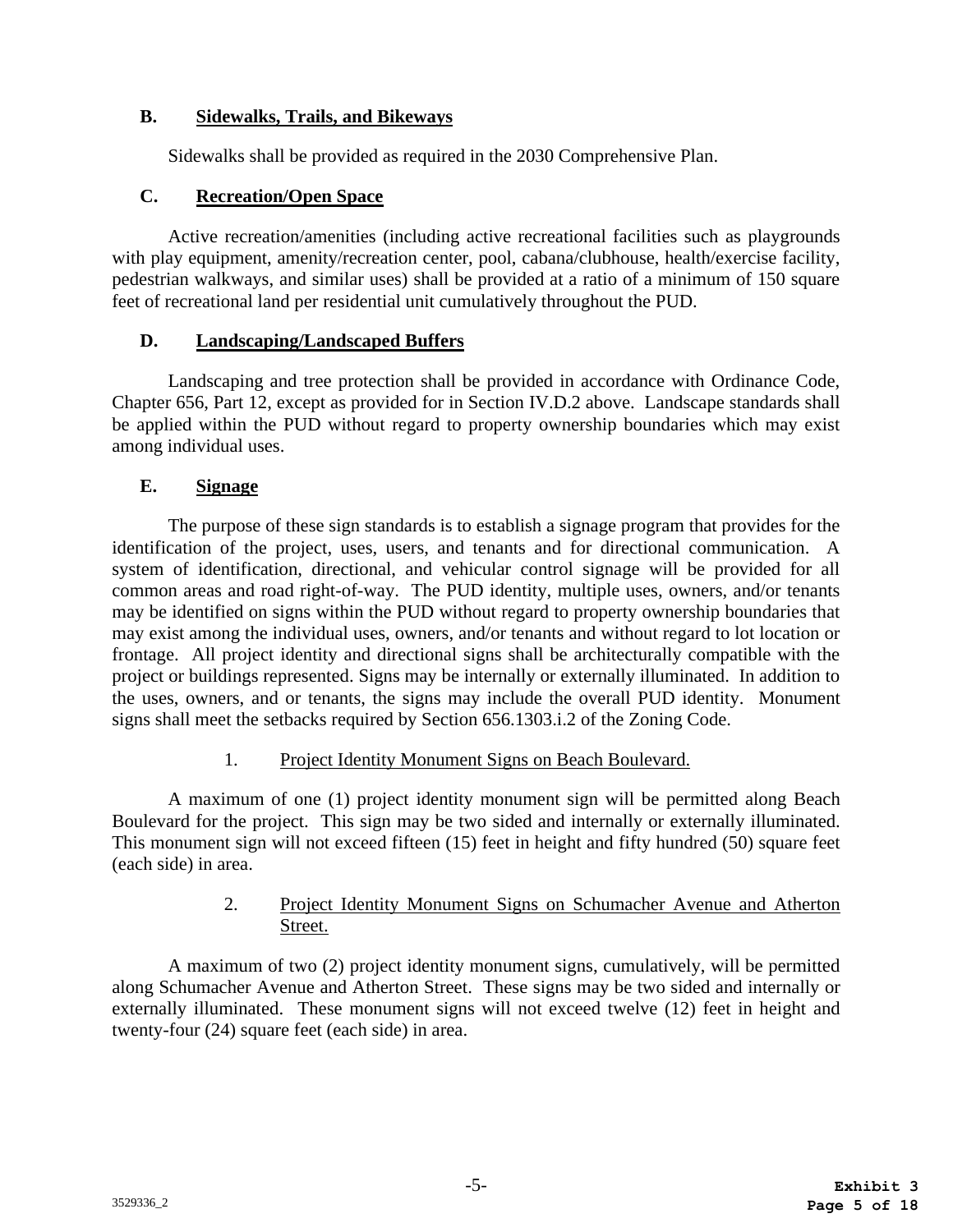#### 3. Projecting and Wall Signs Oriented Towards Beach Boulevard.

Wall and projecting signs are permitted along Beach Boulevard on any building face, or at the corner of a building face. Such signage will not exceed ten (10) percent, cumulatively, of the square footage of the side of the building oriented towards Beach Boulevard. These signs may be internally or externally illuminated.

#### 4. Wall and Projecting Signs Oriented Toward Schumacher Avenue and Atherton Street.

Wall and projecting signs are permitted on the faces of buildings oriented towards Schumacher Avenue and Atherton Street. Such signage will not exceed ten (10) percent, cumulatively, of the square footage of the occupancy frontage or respective side of the building oriented toward such public right of way. These signs may be externally illuminated or nonilluminated. In the event that a projecting sign projects from the corner of a building, the ten (10) percent measurement shall be based upon the smaller of the two occupancy frontages or sides of the building adjacent to such sign. Further, in the event that any monument signs are constructed along Schumacher Avenue or Atherton Street, then the permitted wall and projecting signage along the frontage where the monument sign is constructed will be reduced by the square footage of such monument sign.

# 5. Awning Signs.

Awning signs are permitted as set forth for high density residential uses in Section 656.1304, Ordinance Code.

# 6. Other Signs.

Directional signs indicating major buildings, common areas, and various building entries, will be permitted. The design of these signs should reflect the character of the building and project identity signs and may include the project and/or tenant logo and name. For predominately vehicle directional signage, such signs shall be a maximum of eight (8) square feet in area per sign face and a maximum of six (6) such signs will be permitted. For pedestrian directional signage, such as "informational sidewalk kiosks", 1, 2, 3 or 4 sided (or cylindrical), such signs shall be a maximum of four (4) square feet per side and a maximum of four (4) such signs will be permitted. All Vehicular Control Signs shall meet the requirements of the Manual on Uniform Traffic Control Devices with decorative post(s) and finials.

Because all project identity signs, as identified in Sections V.E.1 and 2 above, and directional signs are architectural features intended to be compatible with and complimentary of the buildings in the PUD, they will be located in structures or frames that are part of the architecture of the project. Accordingly, sign area for all such signs, as well as wall, awning, projecting and under the canopy signs, shall be computed on the basis of the smallest regular geometric shape encompassing the outermost individual letters, words, or numbers on the sign.

Temporary signs such as real estate signs, leasing signs, model units and construction signs are permitted. Temporary signs shall be limited to twenty-four (24) square feet in area per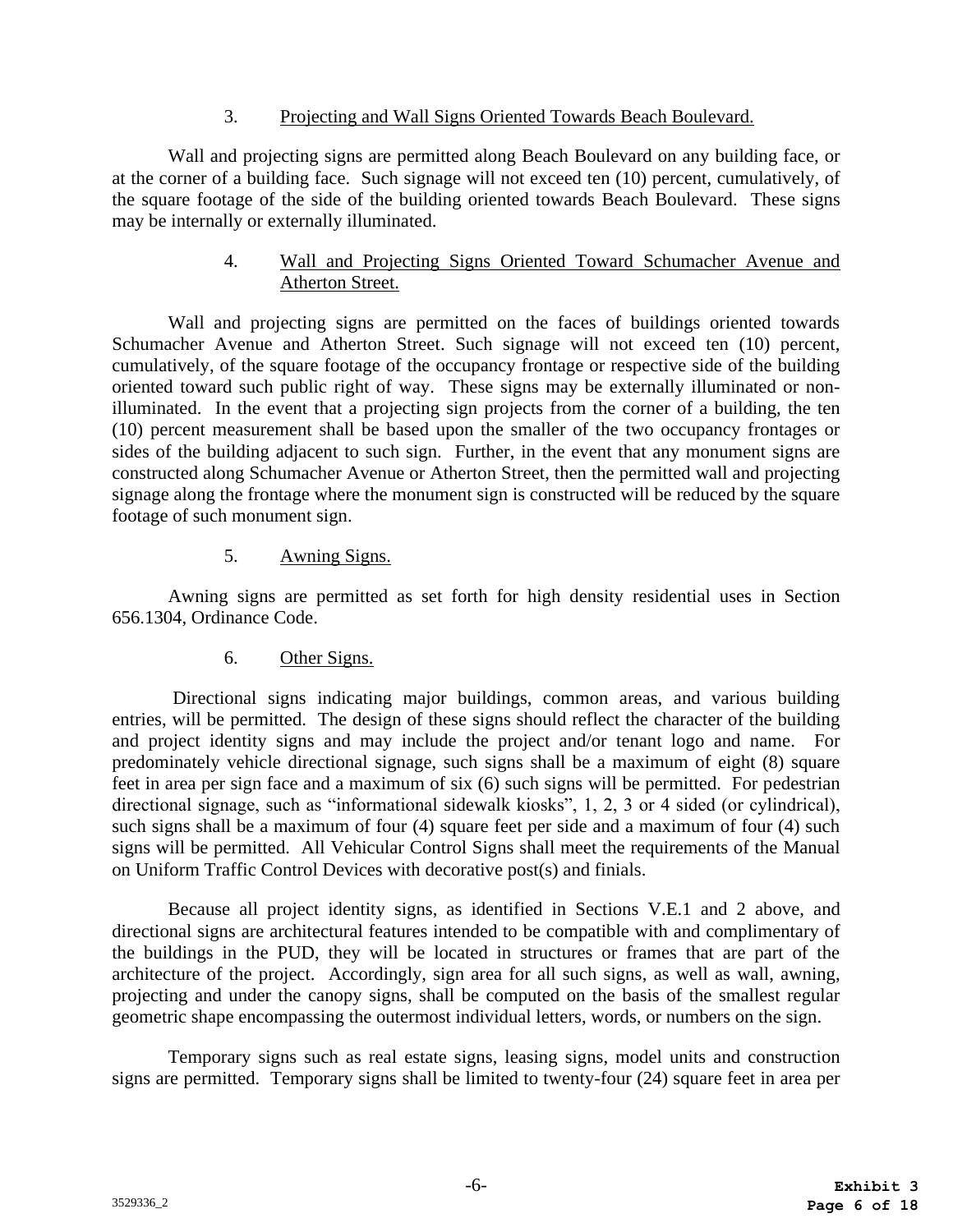sign face and only one temporary sign per individual activity/unit shall be permitted on the Property.

# **Sign Guidelines**

| <b>Sign Type</b>                                                                                           | <b>General Location</b>                | <b>Quantity</b> | <b>Max Area</b><br><b>Per Side</b><br>(sq. ft.)                                             |        | Max Height (ft.) |
|------------------------------------------------------------------------------------------------------------|----------------------------------------|-----------------|---------------------------------------------------------------------------------------------|--------|------------------|
| Project Identity Monument Sign<br>on Beach Blvd.                                                           | On Beach Blvd.                         | 1               | 50                                                                                          |        | 15               |
| Project Identity Monument Signs<br>on Schumacher Ave. and Atherton<br>St.                                  | On Schumacher Ave.<br>and Atherton St. | $\overline{2}$  | 24                                                                                          |        | 12               |
| Signs on<br>Wall and Projecting<br>Beach Blvd. Frontage                                                    | Beach Blvd. Frontage                   |                 | 10% cumulative of sq ft of<br>building/occupancy frontage                                   |        |                  |
| Wall and Projecting Signs on Bertha St., Perry Pl.<br>Schumacher Ave. and Atherton<br><b>St.</b> Frontages | and Olevia St.<br>Frontages            |                 | 10% cumulative of sq ft of<br>applicable occupancy frontage<br>(as may be reduced per V.E.4 | above) |                  |
| <b>Awning Signs</b>                                                                                        |                                        |                 | Per Section 656.1304, Ordinance Code                                                        |        |                  |
| <b>Vehicular Directional Signs</b>                                                                         | Project Wide                           | 6               | 8                                                                                           |        |                  |
| <b>Information Kiosks</b>                                                                                  | Project Wide                           | 4               | 4                                                                                           |        |                  |
| <b>Temporary Signs</b>                                                                                     | Project Wide                           |                 | 24                                                                                          |        |                  |

# **F. Architectural Guidelines.**

Buildings, structures, and signage shall be architecturally compatible with those in other uses within the PUD.

#### **G. Construction offices/model units/real estate rental or sales.**

On-site, temporary construction offices/trailers/model units/rental or sales offices will be permitted in any lot, "unit," or "phase" until that lot, "unit," or "phase" is built out. Real estate rental or sales activities are permitted within model units. Associated parking for rental or sales activities is permitted adjacent to model units.

# **H. Modifications**

Amendment to this approved PUD district may be accomplished through an administrative modification, minor modification, or by filing an application for rezoning as authorized by Section 656.341 of the Zoning Code. (See Section V.I. herein regarding approval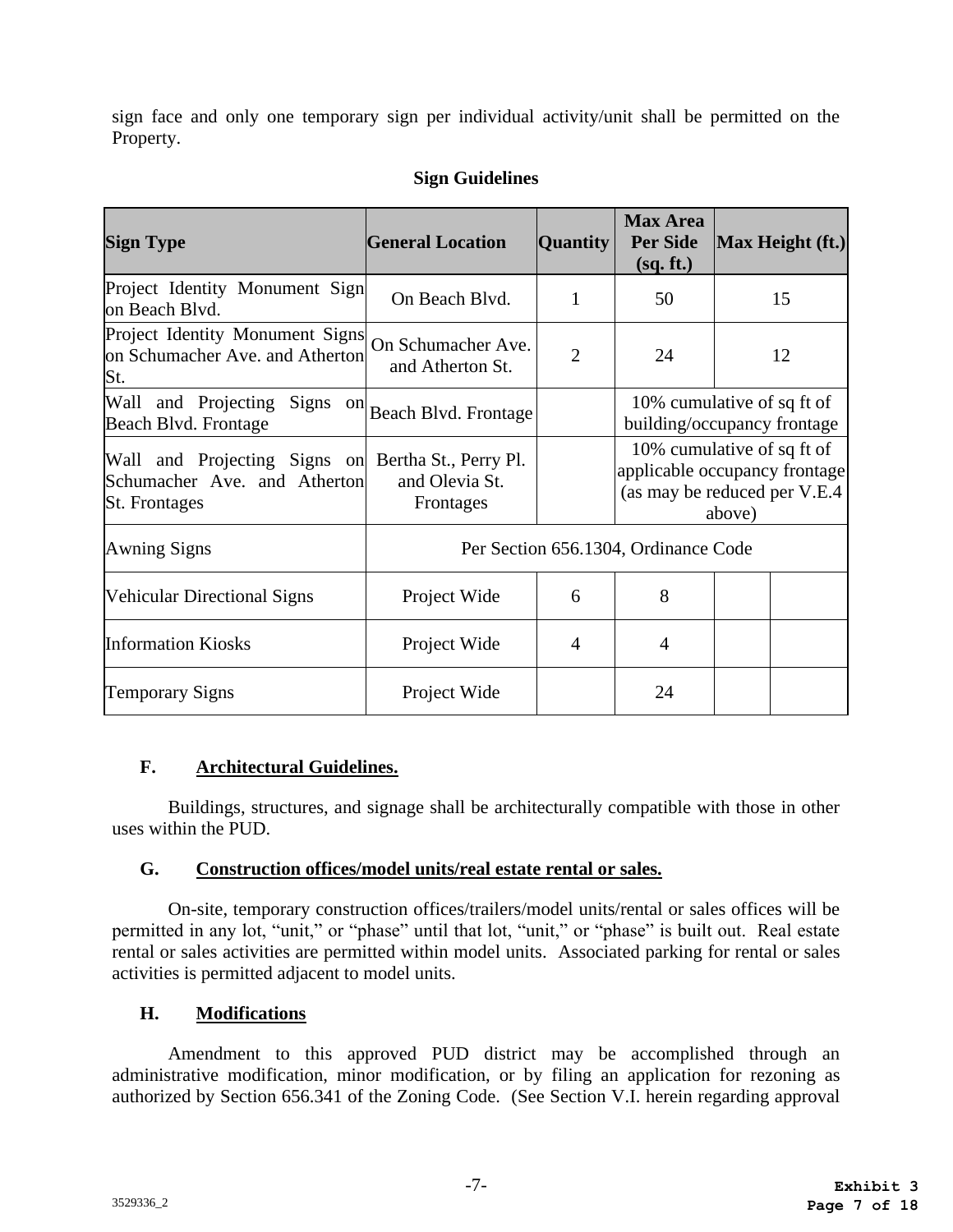by minor modification of a site plan providing for otherwise permitted uses not currently shown on the PUD Conceptual Site Plan.)

# **I. Site Plan**

The configuration of the development as depicted in the Site Plan is conceptual, and revisions to the Site Plan, including but not limited to the locations of the access points, internal circulation, pond(s), trash compactor, parking, buildings, and garages, may be required as the proposed development proceeds through final engineering and site plan review, subject to the review and approval of the Planning and Development Department.

An otherwise permitted use not currently shown on the Site Plan may be developed on the Property following approval of a minor modification to incorporate a site plan that complies with the requirements of this PUD.

# **J. Phasing**

The Property may be developed in a single phase by a single developer or in multiple phases by multiple developers. Verifications of compliance or modifications may be sought for the entire Property, individual parcels, or portions of parcels, as they are developed.

# **K. Parking and Loading Requirements**

For apartment units, parking will be provided at a minimum of 1.30 parking spaces per one (1) bedroom dwelling unit and a minimum of 1.5 parking spaces per two (2) or more bedroom dwelling unit.

For townhomes, if any, parking will be provided at a minimum of 1.5 parking spaces per dwelling unit.

The PUD permits a mix of surface parking, enclosed parking garages or parking structures, and attached garage parking connected to or under the apartment and townhome buildings. Up to thirty-five percent (35%) of the parking spaces may be compact spaces. The PUD also permits tandem parking spaces in conjunction with the attached garage parking connected to or under the multifamily residential or townhome buildings. The tandem parking spaces may not encroach on the sidewalks. Bicycle parking for multifamily uses shall be provided at a minimum ratio of 2% of required vehicular parking

All loading areas will comply with Sections 656.605 and 656.399.29(5) of the Zoning Code.

# **L. Lighting**

Lighting shall be designed and installed so as to prevent glare or excessive light on adjacent property.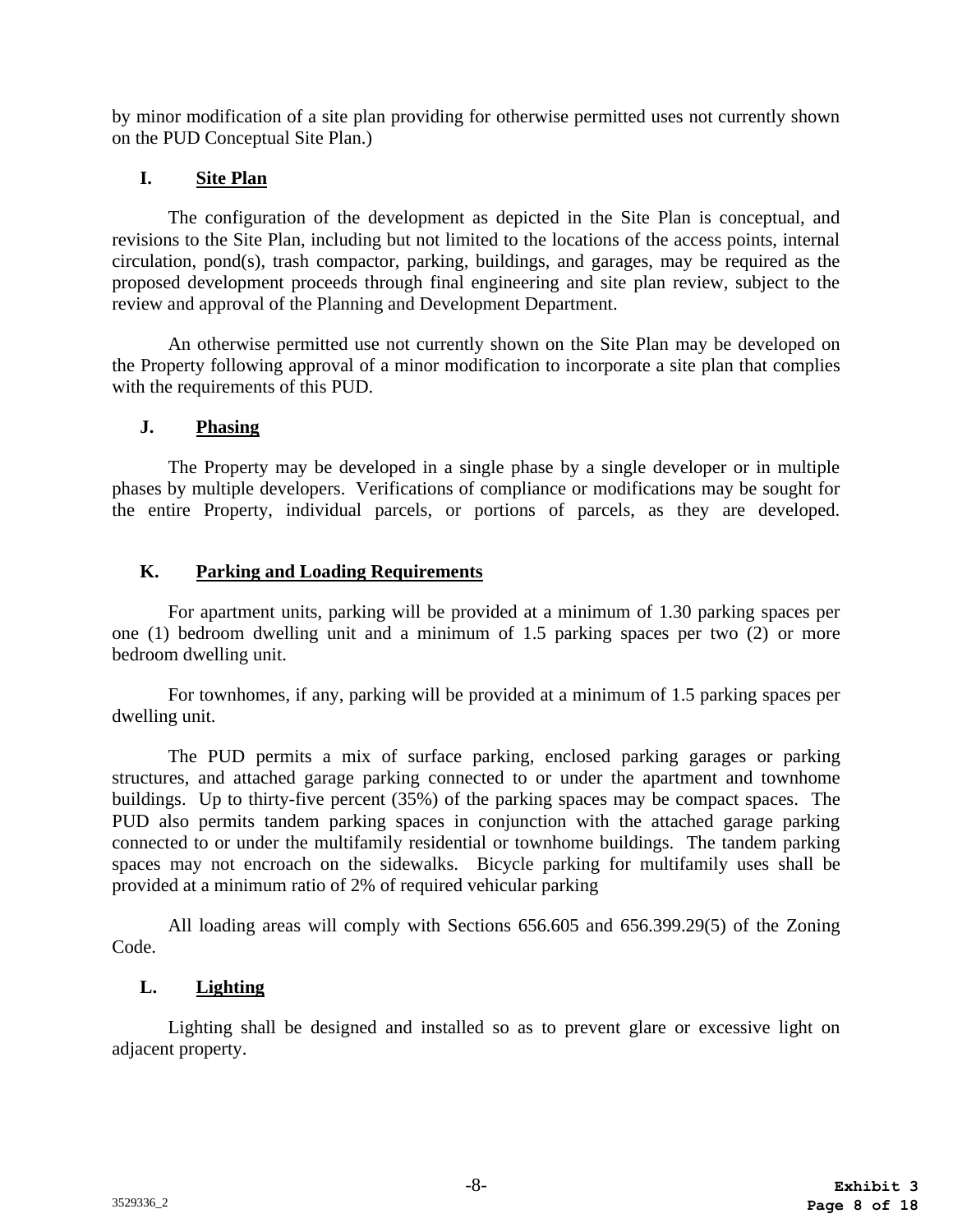#### **M. Stormwater Retention**

Stormwater facilities will be constructed to serve the PUD in accordance with applicable regulations.

#### **N. Utilities**

The Property is served by JEA.

# **VI. PRE-APPLICATION CONFERENCE**

A pre-application conference was held regarding this application on June 11, 2021.

#### **VII. JUSTIFICATION FOR THE PUD REZONING**

The PUD proposes to redevelop an under-utilized property in a corridor that needs a catalyst development. This residential development will support infill development in the area and serve as a catalyst for future redevelopment. The use of the property for multi-family development with the proposed CGC land use category, with site-specific text amendments, the Comprehensive Plan, and the surrounding zoning and land uses. The PUD provides for flexibility in site design that could otherwise not be accomplished through conventional zoning.

#### **VIII. PUD/DIFFERENCE FROM USUAL APPLICATION OF ZONING CODE**

The PUD differs from the usual application of the Zoning Code in the following respects: it binds the Applicant and successors to the PUD Written Description and Site Plan, unless modified; it provides for maximum densities/intensities; for each use, it sets forth minimum lot width, maximum lot coverage, minimum yard requirements, and maximum height of structures which are unique to the urban design and character of this PUD and therefore vary from the otherwise applicable Zoning Code provisions; it includes variations to the accessory use and performance standards provisions which are consistent with the urban design of this PUD; it contains Recreation/Open Space provisions which ensure compliance with applicable Comprehensive Plan requirements; it includes variations from the landscaping provisions consistent with the integrated design of this PUD; it provides for signage tailored to the frontage on multiple roads of different sizes and classifications; and it includes variations from the parking standards otherwise applicable to accommodate the urban design of this PUD, and other features of a planned development.

| <b>Element</b>       | <b>Zoning Code</b>                                                                                                                                                    | <b>Proposed PUD</b>                                                                                      | <b>Reasoning</b>                                                         |
|----------------------|-----------------------------------------------------------------------------------------------------------------------------------------------------------------------|----------------------------------------------------------------------------------------------------------|--------------------------------------------------------------------------|
| <b>Uses</b>          | Permitted uses and structures.                                                                                                                                        | Permitted uses and structures.                                                                           | To<br>residential<br>allow<br>the<br>for<br>development of the Property. |
|                      | Commercial retail sales and service<br>(1)<br>establishments                                                                                                          | a.<br>Apartments<br>(rental)<br><sub>or</sub><br>condominium ownership).                                 |                                                                          |
| (2)<br>similar uses. | Banks, including drive-thru tellers,<br>savings and loan institutions, and                                                                                            | h.<br>Townhomes/carriage homes (fee                                                                      |                                                                          |
|                      | Professional and business offices,<br>(3)<br>buildings trades contractors that do not<br>require outside storage or the use of<br>heavy machinery, ditching machines, | simple, condominium ownership, or rental),<br>subject to the provisions of Part 4 of the<br>Zoning Code. |                                                                          |
|                      |                                                                                                                                                                       | c.<br>Leasing/sales/management                                                                           |                                                                          |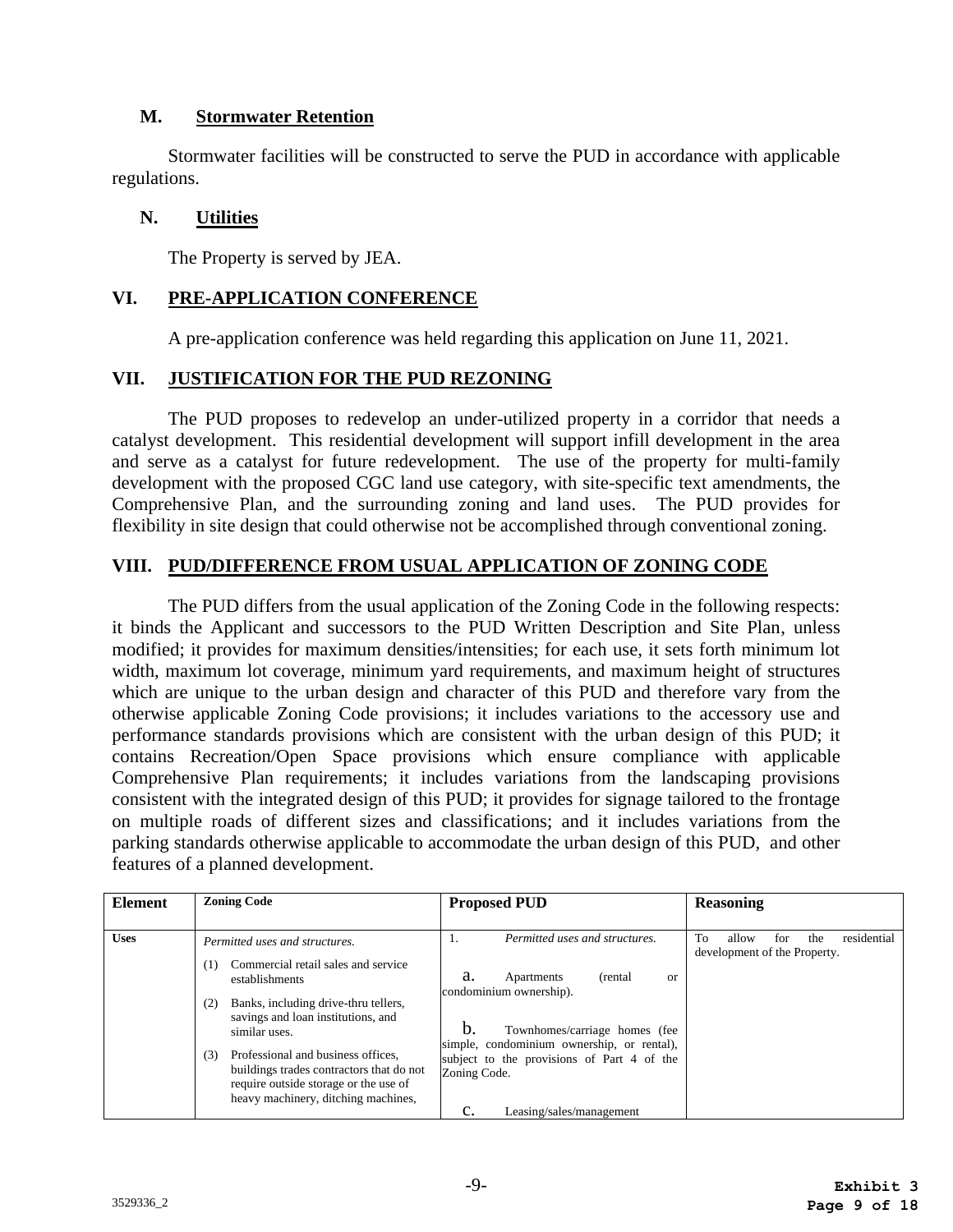|     | tractors, bulldozers or other heavy<br>construction equipment and similar          | offices, models, and similar uses.                                                             |  |
|-----|------------------------------------------------------------------------------------|------------------------------------------------------------------------------------------------|--|
|     | uses.                                                                              |                                                                                                |  |
|     | Hotels and motels.                                                                 | d.<br>Amenity/recreation centers, which                                                        |  |
| (4) |                                                                                    | may include a pool, cabana/clubhouse,<br>meeting rooms, health/exercise facility, sauna,       |  |
| (5) | Commercial indoor recreational or                                                  | and similar uses.                                                                              |  |
|     | entertainment facilities such as bowling<br>alleys, swimming pools, indoor skating |                                                                                                |  |
|     | rinks, movie theaters, indoor facilities                                           | e.<br>Parks, open space, playgrounds,                                                          |  |
|     | operated by a licensed pari-mutuel                                                 | playfields, fire pit/gathering areas, observation                                              |  |
|     | permitholder, adult arcade amusement<br>centers operated by a licensed             | and shade pavilions, dog parks, park<br>structures, site furnishings, landscaping,             |  |
|     | permitholder, game promotions or                                                   | vegetative screens or buffers, fencing,                                                        |  |
|     | sweepstakes utilizing electronic                                                   | walkways, greenways, nature walks, trails,                                                     |  |
|     | equipment, meeting the performance<br>standards and development criteria set       | exercise courses, boardwalks, footbridges,<br>gardens, noncommercial greenhouses and           |  |
|     | forth in Part 4, drawings by chance                                                | plant nurseries, tool houses, garden sheds,                                                    |  |
|     | conducted in connection with the sale of                                           | garden work centers, ponds, observation                                                        |  |
|     | a consumer product or service utilizing<br>electronic equipment, meeting the       | platforms, benches, picnic areas, shelters and<br>informational kiosks,<br>signage,<br>habitat |  |
|     | performance standards and                                                          | enhancement devices such as birdhouses, duck                                                   |  |
|     | development criteria set forth in Part 4,                                          | houses, and bat houses, and other similar uses                                                 |  |
|     | and similar uses.                                                                  | and structures designed for and used for<br>recreational/open spaces.                          |  |
| (6) | Art galleries, museums, community                                                  |                                                                                                |  |
|     | centers, dance, art or music studios.                                              | f.<br>Mail center.                                                                             |  |
| (7) | Vocational, trade or business schools<br>and similar uses.                         |                                                                                                |  |
|     |                                                                                    | g.<br>Live-Work uses, subject to the                                                           |  |
| (8) | Day care centers or care centers<br>meeting the performance standards and          | provisions of Part 4 of the Zoning Code.                                                       |  |
|     | development criteria set forth in Part 4.                                          |                                                                                                |  |
| (9) | Off-street commercial parking lots                                                 | h.<br>Carwash (self) area for residents.                                                       |  |
|     | meeting the performance standards and                                              |                                                                                                |  |
|     | criteria set forth in Part 4.                                                      | i.<br>Structured parking including, but                                                        |  |
|     | (10) Adult Congregate Living Facility (but)                                        | not limited to, parking garages, underbuilding                                                 |  |
|     | not group care homes or residential                                                | parking, covered parking spaces and parking<br>lots.                                           |  |
|     | treatment facilities).                                                             |                                                                                                |  |
|     | (11) An establishment or facility which<br>includes the retail sale and service of | j.<br>Maintenance<br>offices/areas,                                                            |  |
|     | beer or wine for off-premises                                                      | maintenance equipment storage buildings/                                                       |  |
|     | consumption or for on-premises                                                     | areas, security offices, and similar uses.                                                     |  |
|     | conjunction with a restaurant.                                                     |                                                                                                |  |
|     | (12) Retail plant nurseries including outside                                      | k.<br>Stormwater, management and                                                               |  |
|     | display, but not on-site mulching or<br>landscape contractors requiring heavy      | flood control improvements, as permitted by<br>the applicable regulatory agencies.             |  |
|     | equipment or vehicles in excess of one-                                            |                                                                                                |  |
|     | ton capacity.                                                                      | 1.<br>Rooftop antennas subject to the                                                          |  |
|     | (13) Express or parcel delivery offices and                                        | provisions of Part 15 of the Zoning Code.                                                      |  |
|     | similar uses (but not freight or truck                                             |                                                                                                |  |
|     | terminals)                                                                         | m.<br>Essential<br>services,<br>including                                                      |  |
|     | (14) Veterinarians and animal boarding,<br>subject to the performance standards    | water, sewer, gas, telephone, radio, cable,<br>electric,<br>television.<br>and<br>meeting the  |  |
|     | and development criteria set forth in                                              | performance standards and development                                                          |  |
|     | Part 4.                                                                            | criteria set forth in Part 4 of the Zoning Code.                                               |  |
|     | (15) Personal property storage                                                     |                                                                                                |  |
|     | establishments meeting the performance                                             | Permissible uses by exception.<br>All uses<br>permissible by exception in the RMD-D            |  |
|     | development criteria set forth in Part 4.                                          | zoning district.                                                                               |  |
|     | (16) Retail outlets for the sale of used                                           |                                                                                                |  |
|     | wearing apparel, toys, books, luggage,<br>jewelry, cameras, sporting goods, home   |                                                                                                |  |
|     | furnishings and appliances, furniture                                              | Accessory uses and structures are permitted<br>if those uses and structures are of the nature  |  |
|     | and similar uses.                                                                  | customarily<br>incidental<br>and<br>clearly                                                    |  |
|     | (17) Essential services, including water,                                          | subordinate to a permitted principal use or<br>structure and these uses and structures are     |  |
|     |                                                                                    |                                                                                                |  |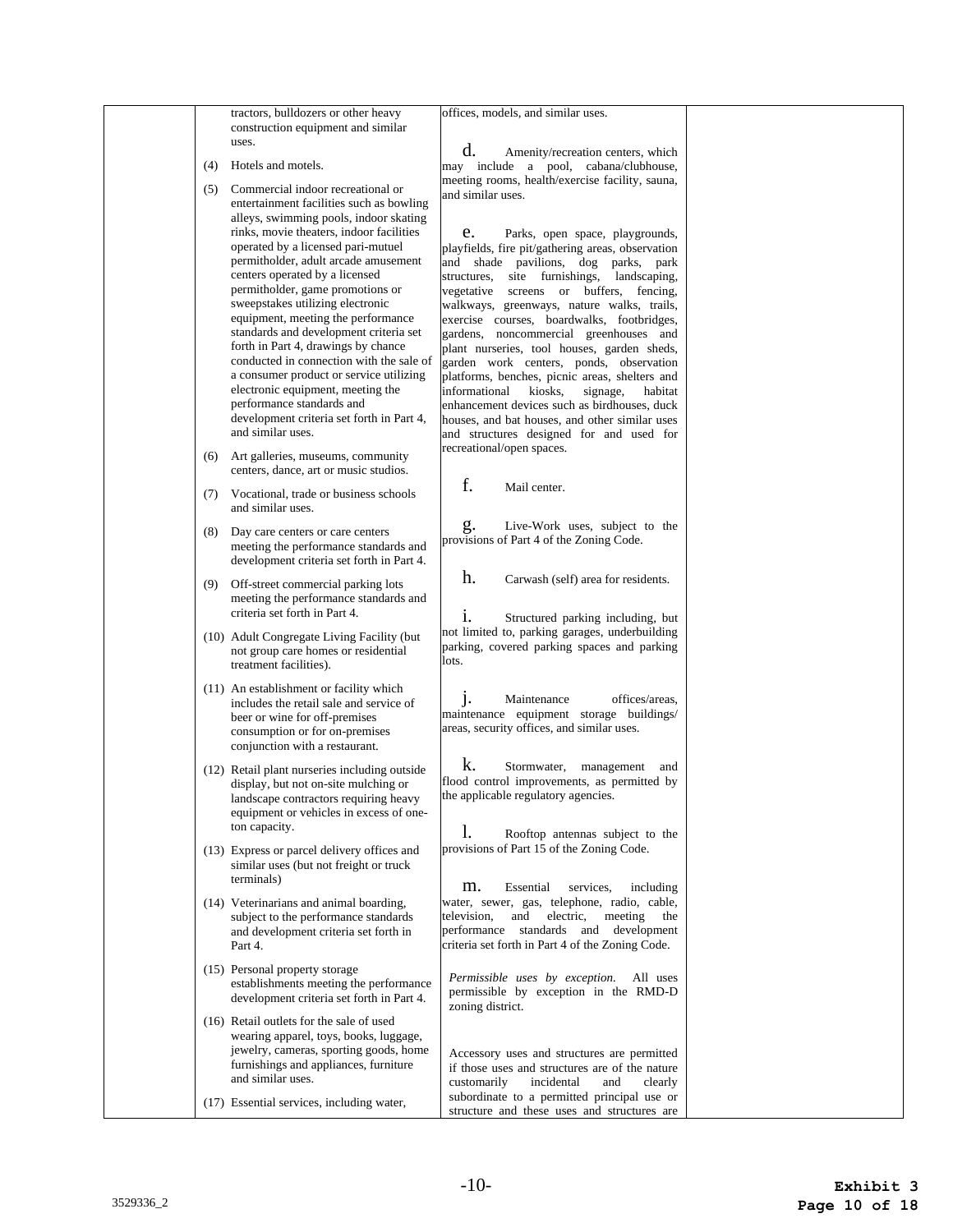|     | sewer, gas, telephone, radio, television<br>and electric, meeting the performance<br>standards and development criteria set<br>forth in Part 4.<br>(18) Churches, including a rectory or similar<br>use.                                                                                                                                                                                                                |     | located on the same lot as a principal use<br>within the development. Whether attached or<br>detached to a building or structure containing<br>the principal use, the accessory structure shall<br>be considered as a part of the principal<br>structure. Accessory uses shall be subject to<br>the following:                                                              |  |
|-----|-------------------------------------------------------------------------------------------------------------------------------------------------------------------------------------------------------------------------------------------------------------------------------------------------------------------------------------------------------------------------------------------------------------------------|-----|-----------------------------------------------------------------------------------------------------------------------------------------------------------------------------------------------------------------------------------------------------------------------------------------------------------------------------------------------------------------------------|--|
|     | (19) Outside retail sales of holiday items,<br>subject to the performance standards<br>and development criteria set forth in<br>Part 4.                                                                                                                                                                                                                                                                                 | (a) | An establishment for the retail sales of<br>goods,<br>laundromats,<br>convenience<br>vending machine facilities, personal and                                                                                                                                                                                                                                               |  |
|     | (20) Wholesaling or distributorship<br>businesses located within a retail<br>shopping center (but not on an out-<br>parcel or within a stand-alone<br>structure), provided such use is limited<br>to 30 percent of the total gross square<br>footage of the retail shopping center of<br>which the wholesaling use or activity is<br>a part, and further provided there is no<br>warehousing or storage of products not |     | professional service establishments, day<br>care centers and similar uses are<br>permitted; provided, however, that these<br>establishments shall be designed and<br>scaled to meet only the requirements of<br>the occupants of the PUD and their<br>guests with no signs or other external<br>evidence of the existence of these<br>establishments visible from off-site. |  |
|     | directly associated with the wholesaling<br>or distributorship businesses located on<br>the premises.                                                                                                                                                                                                                                                                                                                   | (b) | Accessory uses and structures are<br>allowed as permitted in Section 656.403<br>of the Zoning Code; provided, however,<br>that the yard and setback restrictions of                                                                                                                                                                                                         |  |
|     | (21) Assembly of components and light<br>manufacturing when in conjunction<br>with a retail sales or service<br>establishment, conducted without<br>outside storage or display.                                                                                                                                                                                                                                         |     | Section $656.403(a)$ do not apply to such<br>uses and structures.<br>In addition,<br>accessory uses and structures may be<br>located<br>within<br>required<br>any<br>uncomplimentary buffer.                                                                                                                                                                                |  |
|     | (22) Filling or gas stations meeting the<br>performance standards and<br>development criteria set forth in Part 4.                                                                                                                                                                                                                                                                                                      |     |                                                                                                                                                                                                                                                                                                                                                                             |  |
|     | (23) Dancing entertainment establishments<br>not serving alcohol. This provision shall<br>not supersede any other approvals or<br>requirements for such use found<br>elsewhere in this Chapter or elsewhere<br>in the Ordinance Code.                                                                                                                                                                                   |     |                                                                                                                                                                                                                                                                                                                                                                             |  |
|     | (24) Mobile Car Detailing Services and<br>automated car wash facilities meeting<br>the performance standards and<br>development criteria set forth in Part 4.                                                                                                                                                                                                                                                           |     |                                                                                                                                                                                                                                                                                                                                                                             |  |
|     | (25) Textile Recycling Collection Bins<br>meeting the development criteria and<br>performance standards set forth in Part<br>4, Section 656.421 (Textile Recycling<br>Bins).                                                                                                                                                                                                                                            |     |                                                                                                                                                                                                                                                                                                                                                                             |  |
|     | (b) Permitted accessory uses and<br>structures. See Section 656.403.                                                                                                                                                                                                                                                                                                                                                    |     |                                                                                                                                                                                                                                                                                                                                                                             |  |
| (c) | Permissible uses by exception.                                                                                                                                                                                                                                                                                                                                                                                          |     |                                                                                                                                                                                                                                                                                                                                                                             |  |
| (1) | An establishment or facility which<br>includes the retail sale and service of all<br>alcoholic beverages including liquor,<br>beer or wine for on-premises<br>consumption or off-premises<br>consumption or both.                                                                                                                                                                                                       |     |                                                                                                                                                                                                                                                                                                                                                                             |  |
| (2) | Permanent or restricted outside sale and<br>service, meeting the performance<br>standards and development criteria set<br>forth in Part 4.                                                                                                                                                                                                                                                                              |     |                                                                                                                                                                                                                                                                                                                                                                             |  |
| (3) | Residential treatment facilities and<br>emergency shelters.                                                                                                                                                                                                                                                                                                                                                             |     |                                                                                                                                                                                                                                                                                                                                                                             |  |
|     |                                                                                                                                                                                                                                                                                                                                                                                                                         |     |                                                                                                                                                                                                                                                                                                                                                                             |  |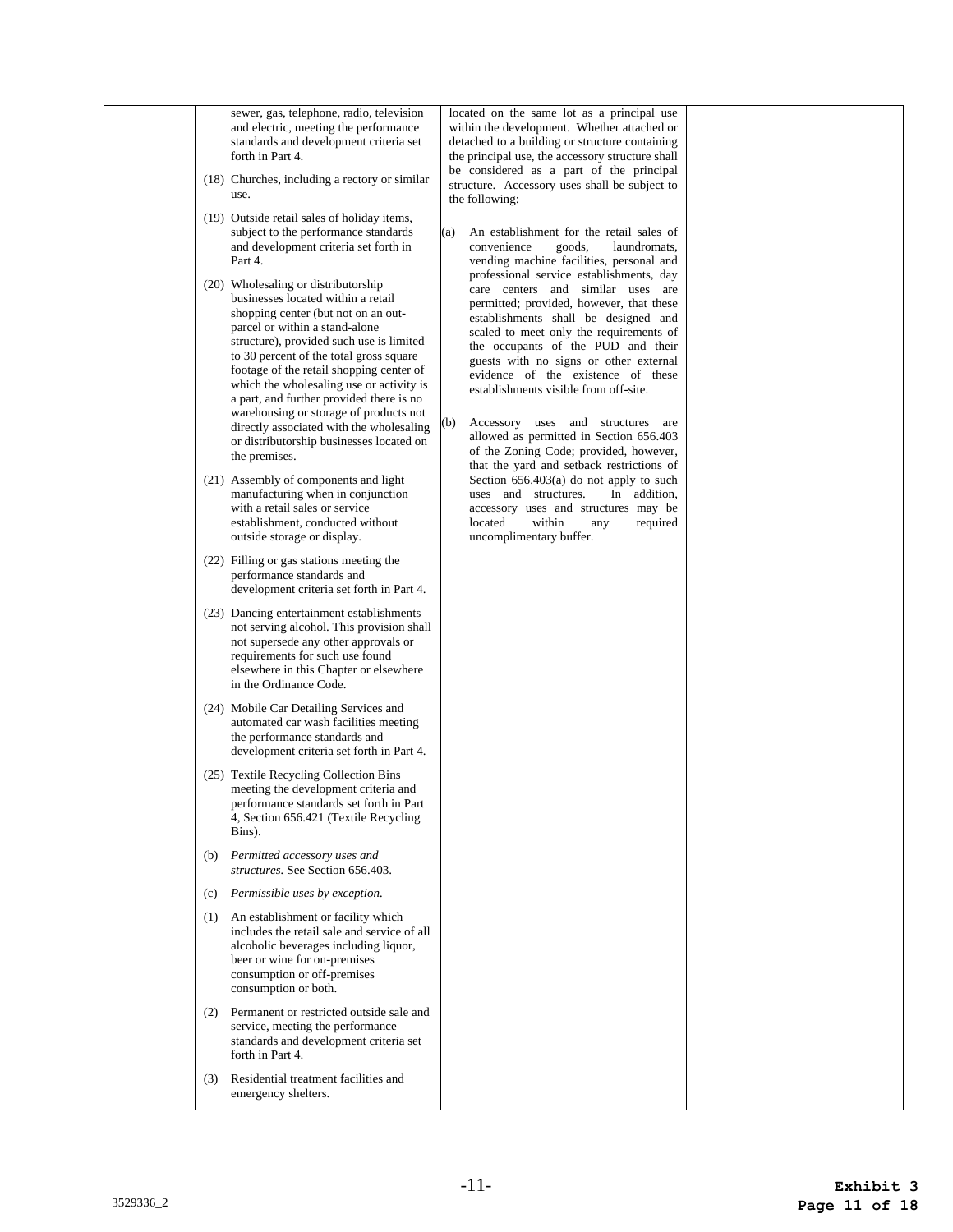|                     | Minimum lot requirements (width and area).                                                                                                 |                                                                                      | Minimum yard requirements, and Maximum |          |                            |  |
|---------------------|--------------------------------------------------------------------------------------------------------------------------------------------|--------------------------------------------------------------------------------------|----------------------------------------|----------|----------------------------|--|
| <b>Requirements</b> |                                                                                                                                            |                                                                                      | Maximum lot coverage by all buildings, | design.  |                            |  |
| Lot                 | the performance standards and<br>development criteria set forth in Part<br>4.<br>$CCG-1$                                                   |                                                                                      | lot width, Maximum density,<br>Minimum | To allow | for flexible interior site |  |
|                     | (22) Off-street parking lots not adjacent to<br>residential districts or uses, meeting                                                     |                                                                                      |                                        |          |                            |  |
|                     | (21) Sale of new or used tires, meeting the<br>performance standards and                                                                   | development criteria set forth in Part 4.                                            |                                        |          |                            |  |
|                     | (20) Indoor gun ranges meeting the<br>performance standards and                                                                            | development criteria set forth in Part 4.                                            |                                        |          |                            |  |
|                     | display is allowed.                                                                                                                        |                                                                                      |                                        |          |                            |  |
|                     | (19) Service garages for minor repairs,<br>provided that all work is conducted<br>indoors and no outside storage or                        |                                                                                      |                                        |          |                            |  |
|                     | (18) Nightclubs.                                                                                                                           |                                                                                      |                                        |          |                            |  |
|                     | (17) Dancing entertainment establishments<br>supersede any other approvals or<br>requirements for such use found<br>in the Ordinance Code. | serving alcohol. This provision shall not<br>elsewhere in this Chapter or elsewhere  |                                        |          |                            |  |
|                     | (16) Schools meeting the performance<br>standards and development criteria set<br>forth in Part 4.                                         |                                                                                      |                                        |          |                            |  |
|                     | (15) Service and repair of general appliances<br>and small engines (provided that no<br>allowed).                                          | outside storage or display of products is                                            |                                        |          |                            |  |
|                     | (14) Billiard parlors.                                                                                                                     |                                                                                      |                                        |          |                            |  |
|                     | (13) Restaurants with the outside sale and<br>service of food meeting the<br>performance standards and                                     | development criteria set forth in Part 4.                                            |                                        |          |                            |  |
|                     | (12) Private clubs.                                                                                                                        |                                                                                      |                                        |          |                            |  |
|                     | (11) Blood donor stations, plasma centers<br>and similar uses.                                                                             |                                                                                      |                                        |          |                            |  |
|                     | (10) Retail sales of new or used automobiles<br>defined in F.S. $\S 320.27(1)(c)1$ .                                                       | by a franchised motor vehicle dealer as                                              |                                        |          |                            |  |
|                     | (9)<br>performance standards and                                                                                                           | Recycling collection points meeting the<br>development criteria set forth in Part 4. |                                        |          |                            |  |
|                     | (8)<br>in the CCG-1 Zoning District and<br>provided that no outside storage or<br>display of products is allowed).                         | Pawn shops (limited to items permitted                                               |                                        |          |                            |  |
|                     | Auto laundry or manual car wash.<br>(7)                                                                                                    |                                                                                      |                                        |          |                            |  |
|                     | Service garages for minor or major<br>(6)<br>repairs by a franchised motor vehicle<br>dealer as defined in F.S. §<br>320.27(1)(c)1.        |                                                                                      |                                        |          |                            |  |
|                     | a permitted use.<br>Crematories.<br>(5)                                                                                                    |                                                                                      |                                        |          |                            |  |
|                     | (4)                                                                                                                                        | Multi-family residential integrated with                                             |                                        |          |                            |  |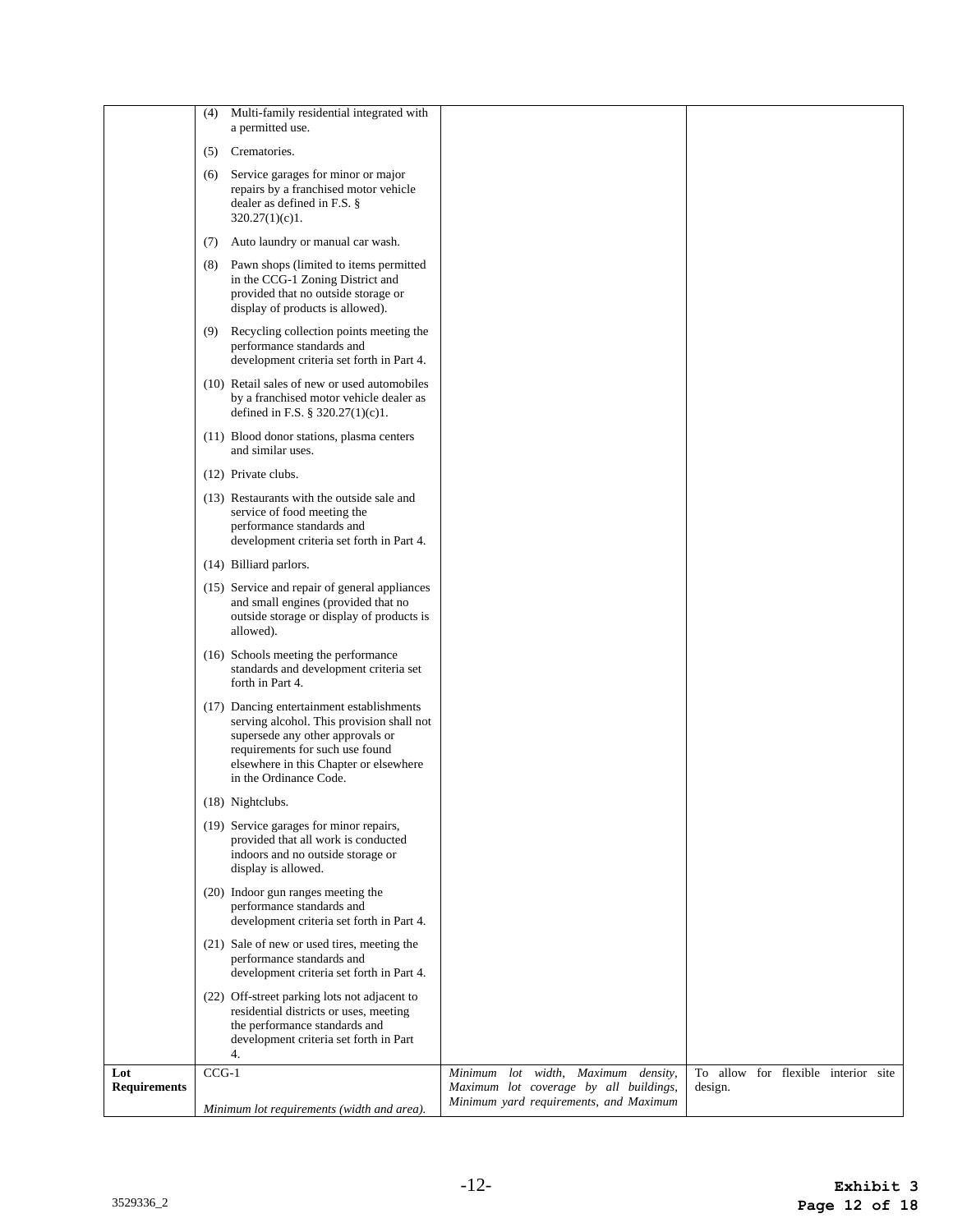|                | None, except as otherwise required for<br>certain uses.                                                                                                                                                                                                                                                                                                                                                                                                                                                                                                                                                                                                                                                                                                                                                                                                                                                                                                                                                                                                                                                                                                                                                              | height of structures for each Apartment use.                                                                                                                                                                                                                                                                                                                                                                                                                                                                                                                                                                                                                                                                                                                                                                                                                                                                                                                                                                                                                                                                                                                                                                                                                                                                                           |                                                                                          |
|----------------|----------------------------------------------------------------------------------------------------------------------------------------------------------------------------------------------------------------------------------------------------------------------------------------------------------------------------------------------------------------------------------------------------------------------------------------------------------------------------------------------------------------------------------------------------------------------------------------------------------------------------------------------------------------------------------------------------------------------------------------------------------------------------------------------------------------------------------------------------------------------------------------------------------------------------------------------------------------------------------------------------------------------------------------------------------------------------------------------------------------------------------------------------------------------------------------------------------------------|----------------------------------------------------------------------------------------------------------------------------------------------------------------------------------------------------------------------------------------------------------------------------------------------------------------------------------------------------------------------------------------------------------------------------------------------------------------------------------------------------------------------------------------------------------------------------------------------------------------------------------------------------------------------------------------------------------------------------------------------------------------------------------------------------------------------------------------------------------------------------------------------------------------------------------------------------------------------------------------------------------------------------------------------------------------------------------------------------------------------------------------------------------------------------------------------------------------------------------------------------------------------------------------------------------------------------------------|------------------------------------------------------------------------------------------|
|                | Maximum lot coverage by all<br>(a)<br>buildings. None, except as otherwise required<br>for certain uses. Impervious surface ratio as<br>required by Section 654.129.                                                                                                                                                                                                                                                                                                                                                                                                                                                                                                                                                                                                                                                                                                                                                                                                                                                                                                                                                                                                                                                 | a.<br>Minimum lot width-None.<br>b.<br>Maximum gross density- Forty                                                                                                                                                                                                                                                                                                                                                                                                                                                                                                                                                                                                                                                                                                                                                                                                                                                                                                                                                                                                                                                                                                                                                                                                                                                                    |                                                                                          |
|                | Minimum yard requirements.<br>(b)                                                                                                                                                                                                                                                                                                                                                                                                                                                                                                                                                                                                                                                                                                                                                                                                                                                                                                                                                                                                                                                                                                                                                                                    | (40) units per acre.                                                                                                                                                                                                                                                                                                                                                                                                                                                                                                                                                                                                                                                                                                                                                                                                                                                                                                                                                                                                                                                                                                                                                                                                                                                                                                                   |                                                                                          |
|                | (i)<br>Front-None.                                                                                                                                                                                                                                                                                                                                                                                                                                                                                                                                                                                                                                                                                                                                                                                                                                                                                                                                                                                                                                                                                                                                                                                                   | Maximum lot coverage by all<br>с.                                                                                                                                                                                                                                                                                                                                                                                                                                                                                                                                                                                                                                                                                                                                                                                                                                                                                                                                                                                                                                                                                                                                                                                                                                                                                                      |                                                                                          |
|                | Side-None<br>(ii)                                                                                                                                                                                                                                                                                                                                                                                                                                                                                                                                                                                                                                                                                                                                                                                                                                                                                                                                                                                                                                                                                                                                                                                                    | buildings-None                                                                                                                                                                                                                                                                                                                                                                                                                                                                                                                                                                                                                                                                                                                                                                                                                                                                                                                                                                                                                                                                                                                                                                                                                                                                                                                         |                                                                                          |
|                | Where the lot is adjacent to a residential<br>district, a minimum setback of 15 feet shall<br>be provided.                                                                                                                                                                                                                                                                                                                                                                                                                                                                                                                                                                                                                                                                                                                                                                                                                                                                                                                                                                                                                                                                                                           | d.<br>Minimum yard requirements. The<br>minimum yard requirements for all structures<br>are:                                                                                                                                                                                                                                                                                                                                                                                                                                                                                                                                                                                                                                                                                                                                                                                                                                                                                                                                                                                                                                                                                                                                                                                                                                           |                                                                                          |
|                | Rear-10 feet.<br>(iii)                                                                                                                                                                                                                                                                                                                                                                                                                                                                                                                                                                                                                                                                                                                                                                                                                                                                                                                                                                                                                                                                                                                                                                                               |                                                                                                                                                                                                                                                                                                                                                                                                                                                                                                                                                                                                                                                                                                                                                                                                                                                                                                                                                                                                                                                                                                                                                                                                                                                                                                                                        |                                                                                          |
|                | (c)<br>Maximum height of structures.                                                                                                                                                                                                                                                                                                                                                                                                                                                                                                                                                                                                                                                                                                                                                                                                                                                                                                                                                                                                                                                                                                                                                                                 | Front-None.<br>(i)                                                                                                                                                                                                                                                                                                                                                                                                                                                                                                                                                                                                                                                                                                                                                                                                                                                                                                                                                                                                                                                                                                                                                                                                                                                                                                                     |                                                                                          |
|                | Sixty feet.                                                                                                                                                                                                                                                                                                                                                                                                                                                                                                                                                                                                                                                                                                                                                                                                                                                                                                                                                                                                                                                                                                                                                                                                          | Side-None.<br>(i)                                                                                                                                                                                                                                                                                                                                                                                                                                                                                                                                                                                                                                                                                                                                                                                                                                                                                                                                                                                                                                                                                                                                                                                                                                                                                                                      |                                                                                          |
|                |                                                                                                                                                                                                                                                                                                                                                                                                                                                                                                                                                                                                                                                                                                                                                                                                                                                                                                                                                                                                                                                                                                                                                                                                                      | (iii) Rear-None.                                                                                                                                                                                                                                                                                                                                                                                                                                                                                                                                                                                                                                                                                                                                                                                                                                                                                                                                                                                                                                                                                                                                                                                                                                                                                                                       |                                                                                          |
|                |                                                                                                                                                                                                                                                                                                                                                                                                                                                                                                                                                                                                                                                                                                                                                                                                                                                                                                                                                                                                                                                                                                                                                                                                                      | e.<br>Minimum Setback of Principal<br>Structures from Boundary of the Property.<br>Twenty (20) feet.                                                                                                                                                                                                                                                                                                                                                                                                                                                                                                                                                                                                                                                                                                                                                                                                                                                                                                                                                                                                                                                                                                                                                                                                                                   |                                                                                          |
|                |                                                                                                                                                                                                                                                                                                                                                                                                                                                                                                                                                                                                                                                                                                                                                                                                                                                                                                                                                                                                                                                                                                                                                                                                                      | Maximum height of structure.<br>Sixty (60) feet, provided, however, height may<br>be unlimited where all required setbacks are<br>increased by one (1) foot for each three (3) feet<br>of building height or fraction thereof in excess<br>of sixty (60) feet.                                                                                                                                                                                                                                                                                                                                                                                                                                                                                                                                                                                                                                                                                                                                                                                                                                                                                                                                                                                                                                                                         |                                                                                          |
| <b>Signage</b> | $CCG-1$<br>One street frontage sign per lot<br>(i)<br>not exceeding one square foot for each linear<br>foot of street frontage, per street, to a<br>maximum size of 300 square feet in area for<br>every 300 linear feet of street frontage or<br>portion thereof is permitted, provided they<br>are located no closer than 200 feet apart.<br>Wall signs are permitted.<br>(ii)<br>One under the canopy sign per<br>(iii)<br>occupancy not exceeding a maximum of<br>eight square feet in area is permitted;<br>provided, any square footage utilized for an<br>under the canopy sign shall be subtracted<br>from the allowable square footage that can be<br>utilized for wall signs.<br>In lieu of the street frontage sign<br>(iv)<br>permitted in subsection (i) above, a flag<br>containing a business logo or other<br>advertising is permitted; provided, the square<br>footage of any such flag shall not exceed 100<br>square feet, or 35 percent of the allowable<br>square footage of the street frontage sign<br>permitted in subsection (i) above, whichever<br>is smaller; and provided further that the pole<br>upon which such flag is flown shall not<br>exceed the height limitation set forth in | The purpose of these<br>sign<br>standards is to establish a signage program<br>that provides for the identification of the<br>project, uses, users, and tenants and for<br>directional communication. A system of<br>identification, directional, and vehicular<br>control signage will be provided for all<br>common areas and road right-of-way. The<br>PUD identity, multiple uses, owners, and/or<br>tenants may be identified on signs within the<br>PUD without regard to property ownership<br>boundaries that may exist among the<br>individual uses, owners, and/or tenants and<br>without regard to lot location or frontage. All<br>project identity and directional signs shall be<br>architecturally compatible with the project or<br>buildings represented. Signs may<br>be<br>internally or externally illuminated.<br>In<br>addition to the uses, owners, and or tenants,<br>the signs may include the overall PUD<br>identity. Monument signs shall meet the<br>setbacks required by Section 656.1303.i.2 of<br>the Zoning Code.<br>Project Identity Monument Signs<br>1.<br>on Beach Boulevard.<br>A maximum of one (1) project<br>identity monument sign will be permitted<br>along Beach Boulevard for the project. This<br>sign may be two sided and internally or<br>externally illuminated. This monument sign | To ensure adequate signage that is<br>consistent<br>with<br>surrounding<br>developments. |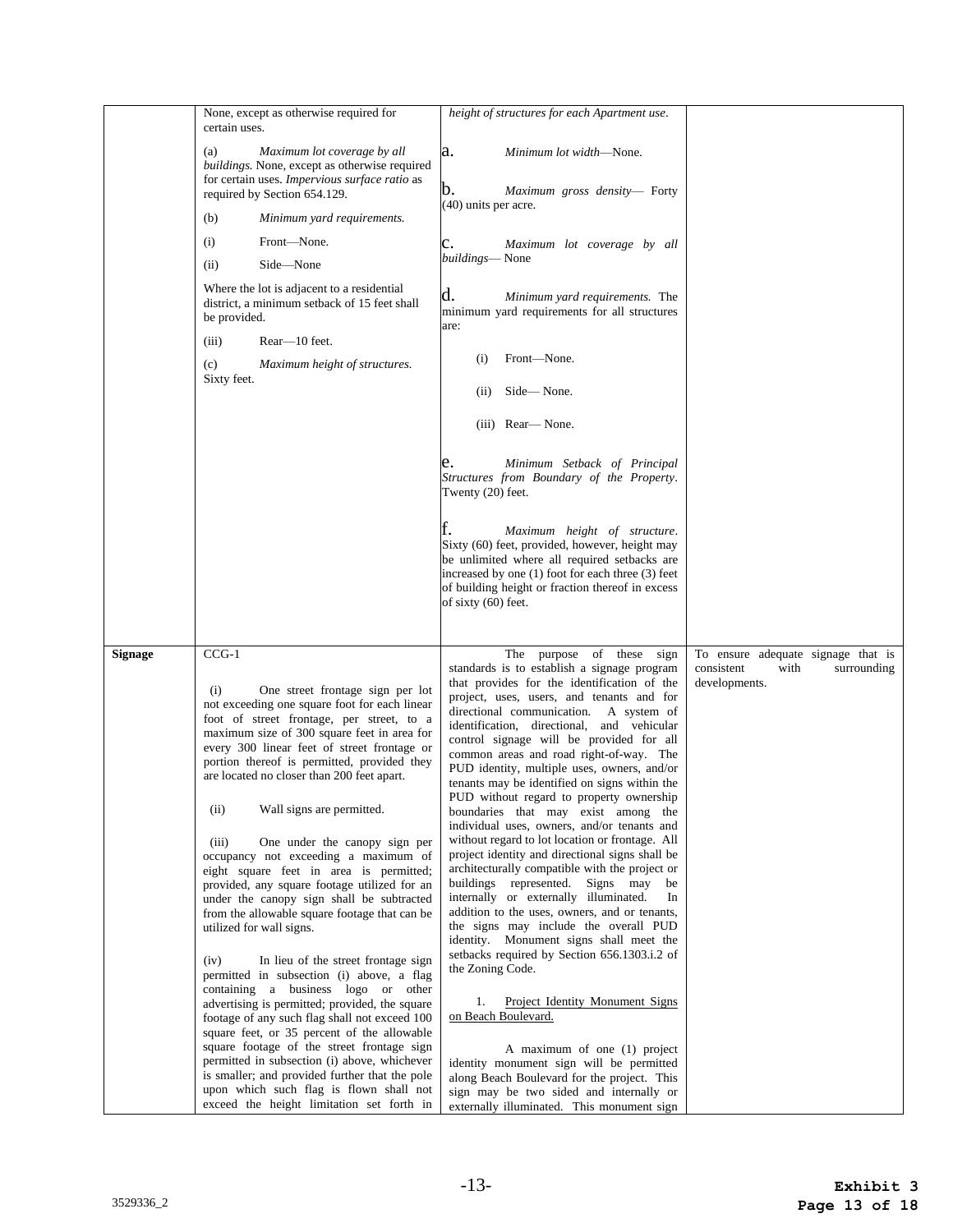| subsection $(h)(1)$ , below. Only one flag<br>containing a business logo or other<br>advertising shall be permitted for a premises,<br>regardless of any other factors such as<br>number of tenants on the premises or total<br>amount of street frontage. Further, any flag<br>allowed pursuant to this subsection shall not<br>be illuminated by any means, with the<br>exception of lighting associated with an<br>American flag being flown on the same flag<br>pole. | will not exceed fifteen (15) feet in height and<br>fifty hundred (50) square feet (each side) in<br>area.<br>2.<br><b>Project Identity Monument Signs</b><br>on Schumacher Avenue and<br>Atherton Street.<br>A maximum of two (2) project<br>identity monument signs, cumulatively, will<br>be permitted along Schumacher Avenue and<br>Atherton Street. These signs may be two<br>sided and internally or externally illuminated.<br>These monument signs will not exceed<br>twelve (12) feet in height and twenty-four<br>(24) square feet (each side) in area.                                                                                                                                                                                                                                                                                                                                                                                                      |  |
|---------------------------------------------------------------------------------------------------------------------------------------------------------------------------------------------------------------------------------------------------------------------------------------------------------------------------------------------------------------------------------------------------------------------------------------------------------------------------|------------------------------------------------------------------------------------------------------------------------------------------------------------------------------------------------------------------------------------------------------------------------------------------------------------------------------------------------------------------------------------------------------------------------------------------------------------------------------------------------------------------------------------------------------------------------------------------------------------------------------------------------------------------------------------------------------------------------------------------------------------------------------------------------------------------------------------------------------------------------------------------------------------------------------------------------------------------------|--|
|                                                                                                                                                                                                                                                                                                                                                                                                                                                                           | 3.<br>Projecting and Wall<br>Signs<br>Oriented Towards Beach Boulevard.<br>Wall and projecting signs are<br>permitted along Beach Boulevard on any<br>building face, or at the corner of a building<br>face. Such signage will not exceed ten (10)<br>percent, cumulatively, of the square footage<br>of the side of the building oriented towards<br>Beach Boulevard. These signs may be<br>internally or externally illuminated.<br>Wall and Projecting Signs<br>4.<br>Oriented Toward Schumacher                                                                                                                                                                                                                                                                                                                                                                                                                                                                    |  |
|                                                                                                                                                                                                                                                                                                                                                                                                                                                                           | Avenue and Atherton Street.<br>Wall and projecting signs are<br>permitted on the faces of buildings oriented<br>towards Schumacher Avenue and Atherton<br>Street. Such signage will not exceed ten (10)<br>percent, cumulatively, of the square footage<br>of the occupancy frontage or respective side<br>of the building oriented toward such public<br>right of way. These signs may be externally<br>illuminated or non-illuminated. In the event<br>that a projecting sign projects from the corner<br>of a building, the ten (10) percent<br>measurement shall be based upon the smaller<br>of the two occupancy frontages or sides of<br>the building adjacent to such sign. Further,<br>in the event that any monument signs are<br>constructed along Schumacher Avenue or<br>Atherton Street, then the permitted wall and<br>projecting signage along the frontage where<br>the monument sign is constructed will be<br>reduced by the square footage of such |  |
|                                                                                                                                                                                                                                                                                                                                                                                                                                                                           | monument sign.<br>5.<br>Awning Signs.<br>Awning signs are permitted as set<br>forth for high density residential uses in<br>Section 656.1304, Ordinance Code.<br>Other Signs.<br>6.<br>Directional<br>signs<br>indicating<br>major buildings, common areas, and various                                                                                                                                                                                                                                                                                                                                                                                                                                                                                                                                                                                                                                                                                                |  |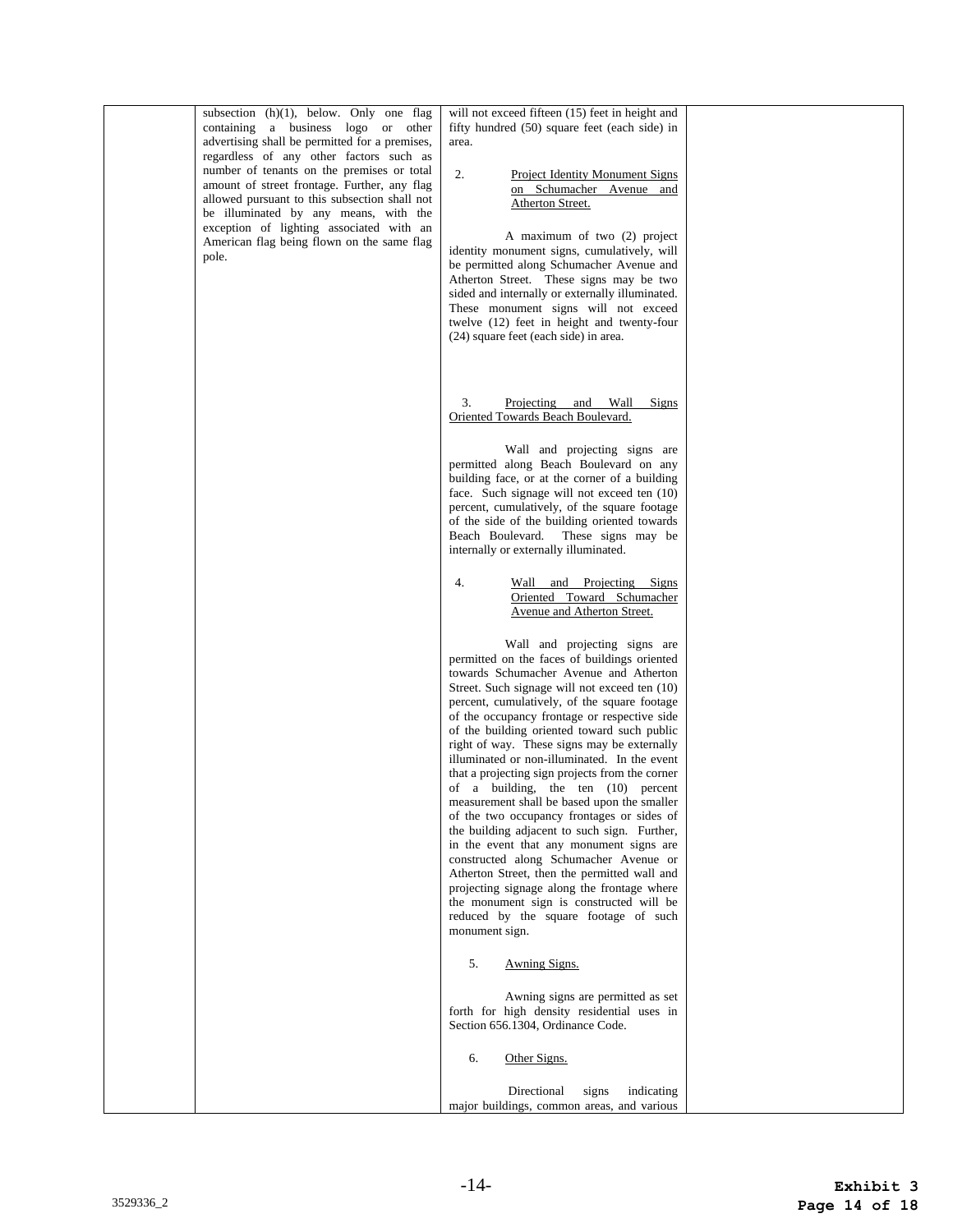|         |                            | building entries, will be permitted.<br>The<br>design of these signs should reflect the<br>character of the building and project identity<br>signs and may include the project and/or<br>tenant logo and name. For predominately<br>vehicle directional signage, such signs shall<br>be a maximum of eight (8) square feet in area<br>per sign face and a maximum of six (6) such<br>signs will be permitted. For pedestrian<br>directional signage, such as "informational<br>sidewalk kiosks", 1, 2, 3 or 4 sided (or<br>cylindrical), such signs shall be a maximum<br>of four (4) square feet per side and a<br>maximum of four (4) such signs will be<br>permitted. All Vehicular Control Signs shall<br>meet the requirements of the Manual on<br>Uniform Traffic Control Devices with<br>decorative post(s) and finials.                                                                                                                                                           |                                                            |
|---------|----------------------------|-------------------------------------------------------------------------------------------------------------------------------------------------------------------------------------------------------------------------------------------------------------------------------------------------------------------------------------------------------------------------------------------------------------------------------------------------------------------------------------------------------------------------------------------------------------------------------------------------------------------------------------------------------------------------------------------------------------------------------------------------------------------------------------------------------------------------------------------------------------------------------------------------------------------------------------------------------------------------------------------|------------------------------------------------------------|
|         |                            | Because all project identity signs,<br>as identified in Sections V.E.1 and 2 above,<br>and directional signs are architectural<br>features intended to be compatible with and<br>complimentary of the buildings in the PUD,<br>they will be located in structures or frames<br>that are part of the architecture of the project.<br>Accordingly, sign area for all such signs, as<br>well as wall, awning, projecting and under<br>the canopy signs, shall be computed on the<br>basis of the smallest regular geometric shape<br>encompassing the outermost individual<br>letters, words, or numbers on the sign.<br>Temporary signs such as real<br>estate signs, leasing signs, model units and<br>construction signs are permitted. Temporary<br>signs shall be limited to twenty-four (24)<br>square feet in area per sign face and only one<br>temporary sign per individual activity/unit<br>shall be permitted on the Property.                                                   |                                                            |
| Parking | Part 6 of the Zoning Code. | For apartment units, parking will be provided<br>at a minimum of 1.30 parking spaces per one<br>(1) bedroom dwelling unit and a minimum of<br>1.5 parking spaces per two (2) or more<br>bedroom dwelling unit.<br>For townhomes, parking will be provided at a<br>minimum of 1.5 parking spaces per dwelling<br>unit.<br>The PUD permits a mix of surface parking,<br>enclosed parking garages or parking<br>structures, and attached garage parking<br>connected to or under the apartment and<br>townhome buildings. Up to thirty-five<br>percent (35%) of the parking spaces may be<br>compact spaces. The PUD also permits<br>tandem parking spaces in conjunction with<br>the attached garage parking connected to or<br>under the multifamily residential and<br>townhome family buildings. The tandem<br>parking spaces may not encroach on the<br>sidewalks. Bicycle parking for multifamily<br>uses shall be provided at a minimum ratio of<br>2% of required vehicular parking. | To provide for parking consistent with<br>the marketplace. |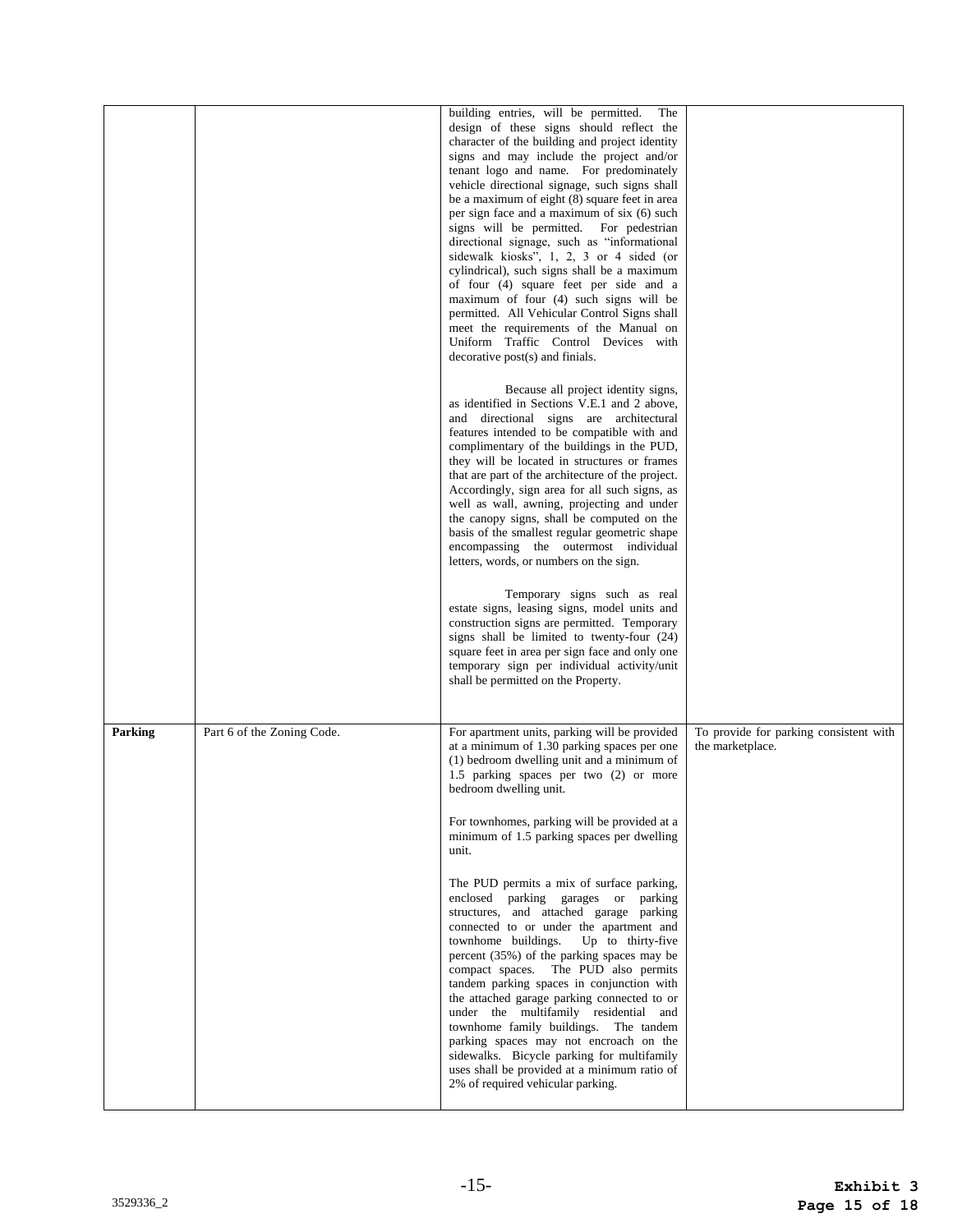|                                       |                                                                                                                                    | All loading areas will comply with Sections<br>656.605 and 656.399.29(5) of the Zoning<br>Code.       |                                                                                                          |
|---------------------------------------|------------------------------------------------------------------------------------------------------------------------------------|-------------------------------------------------------------------------------------------------------|----------------------------------------------------------------------------------------------------------|
| <b>Temporary</b><br><b>Structures</b> | The Zoning Code does not clearly permit<br>temporary construction<br>on-site.<br>offices/models unit/sales and leasing<br>offices. | This PUD permits on-site, temporary<br>construction offices/models unit/sales and<br>leasing offices. | This clarifies the Zoning Code and<br>assists the Applicant in developing and<br>marketing the Property. |

# **IX. PERMISSIBLE USES BY EXCEPTION**

All uses permissible by exception in the RMD-D zoning district.

# **X. NAMES OF DEVELOPMENT TEAM**

Developer: Chance Augustine, LLC

Owner: Southgate Shopping Center, LLC

Planner/Engineer: Kimley Horn and Associates, Inc.

Architect: Dynamik Design

# **XI. LAND USE TABLE**

A Land Use Table is attached hereto as **Exhibit "F."** 

# **XII. PUD REVIEW CRITERIA**

**A. Consistency with the Comprehensive Plan:** As described above, the uses proposed herein are consistent with the CGC land use category. The maximum densities are consistent with those prescribed by the Comprehensive Plan. The proposed development is consistent with the Comprehensive Plan and furthers the following goals, objectives and policies contained therein, including:

FLUE Objective 1.1: Ensure that the type, rate, and distribution of growth in the City results in compact and compatible land use patterns, an increasingly efficient urban service delivery system and discourages proliferation of urban sprawl through implementation of regulatory programs, intergovernmental coordination mechanisms, and public/private coordination.

FLUE Policy 1.1.5: The amount of land designated for future development should provide for a balance of uses that:

- A. Fosters vibrant, viable communities and economic development opportunities;
- B. Addresses outdated development patterns;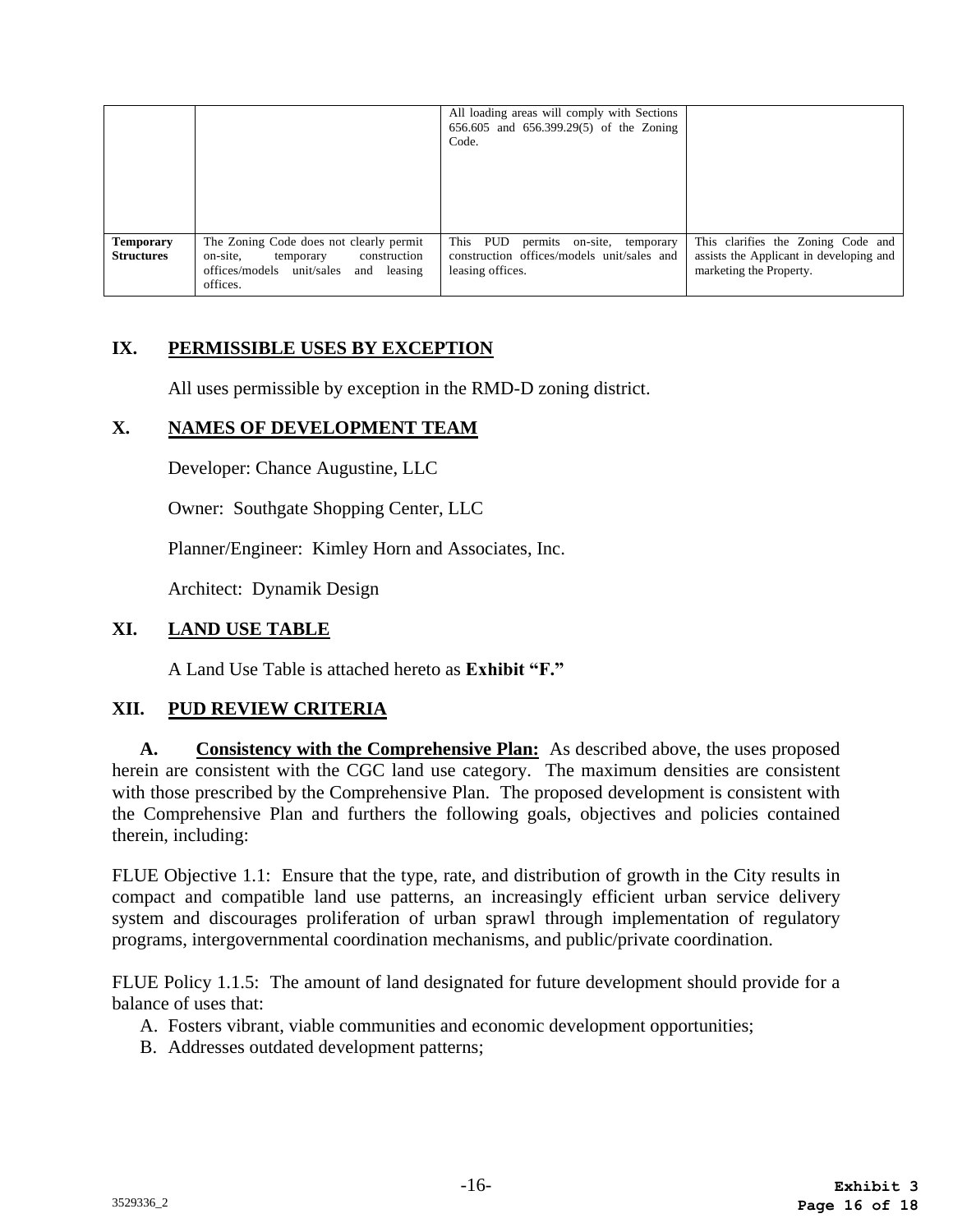C. Provides sufficient land for future uses that allow for the operation of real estate markets to provide adequate choices for permanent and seasonal residents and businesses and is not limited solely by the projected population.

FLUE Policy 1.1.7: Future rezonings shall include consideration of how the rezoning furthers the intent of FLUE Policy 1.1.5.

FLUE Policy 1.1.9: Permit development only if it does not exceed the densities and intensities established in the Future Land Use Element as defined by the Future Land Use map category description and their associated provisions.

FLUE Policy 1.1.12: Promote the use of Planned Unit Developments (PUDs), cluster developments, and other innovative site planning and smart growth techniques in all commercial, industrial and residential plan categories, in order to allow for appropriate combinations of complementary land uses, and innovation in site planning and design, subject to the standards of this element and all applicable local, regional, State and federal regulations.

FLUE Policy 1.1.18. Prohibit scattered, unplanned, urban sprawl development without provisions for facilities and services at levels adopted in the 2030 Comprehensive Plan in locations inconsistent with the overall concepts of the Future Land Use Element and the Development Areas and the Plan Category Descriptions of the Operative Provisions.

FLUE Policy 1.1.22: Future development orders, development permits and plan amendments shall maintain compact and compatible land use patterns, maintain an increasingly efficient urban service delivery system and discourage urban sprawl as described in the Development Areas and the Plan Category Descriptions of the Operative Provisions.

FLUE Policy 2.2.8: Encourage the redevelopment and revitalization of run-down and/or underutilized commercial areas through a combination of regulatory techniques, incentives and land use planning. Adopt redevelopment and revitalization strategies and incentives for private reinvestment in under-utilized residential and/or commercial areas where adequate infrastructure to support redevelopment exists.

FLUE Policy 3.2.2: The City shall promote, through the Land Development Regulations, infill and redevelopment of existing commercial areas in lieu of permitting new areas to commercialize.

FLUE Objective 6.3. The City shall accommodate growth in Jacksonville by encouraging and facilitating new infill development and redevelopment on vacant, bypassed and underutilized land within areas that already have infrastructure, utilities, and public facilities, while addressing the needs of City residents.

**B. Consistency with the Concurrency Management System:** The PUD will comply with the Concurrency and Mobility Management System.

**C. Allocation of Residential Land Use:** The PUD is consistent with land use allocations under the 2030 Comprehensive Plan.